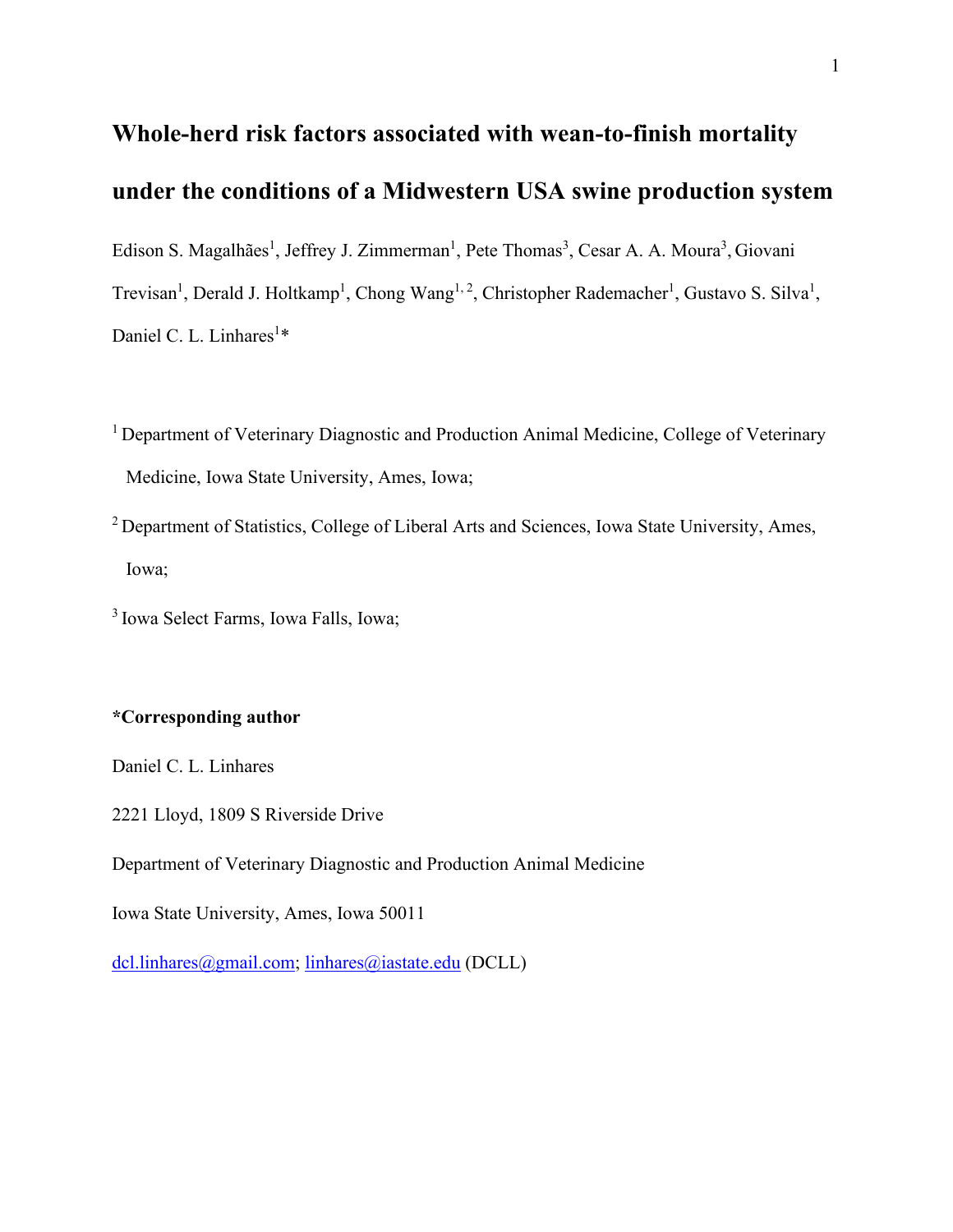# **Abstract**

Swine wean-to-finish (W2F) mortality is a multifactorial, dynamic process and a key performance indicator of commercial swine production. Although swine producers typically capture the relevant data, analysis of W2F mortality risk factors is often hindered by the fact that, even if data is available, they are typically in different formats, non-uniform, and dispersed among multiple unconnected databases.

In this study, an automated framework was created to link multiple data streams to specific cohorts of market animals, including sow farm productivity parameters, sow farm and growing pig health factors, facilities, management factors, and closeout data from a Midwestern USA production system. The final dataset (master-table) contained breeding-to-market data for 1,316 cohorts of pigs marketed between July 2018 and June 2019. Following integration into a mastertable, continuous explanatory variables were categorized into quartiles averages, and the W2F mortality was log-transformed, reporting geometric mean mortality of 8.69% for the study population. Further, univariate analyses were performed to identify individual variables associated with W2F mortality ( $p < 0.10$ ) for further inclusion in a multivariable model, where model selection was applied. The final multivariable model consisted of 13 risk factors and accounted for 68.2%  $(R^2)$  of the variability of the W2F mortality, demonstrating that sow farm health and performance are closely linked to downstream W2F mortality.

Higher sow farm productivity was associated with lower subsequent W2F mortality and, conversely, lower sow farm productivity with higher W2F mortality e.g., groups weaned in the highest quartiles for pre-weaning mortality and abortion rate had 13.5%, and 12.5%, respectively, which was statistically lower than the lowest quartiles for the same variables (10.5%, and 10.6%). Moreover, better sow farm health status was also associated with lower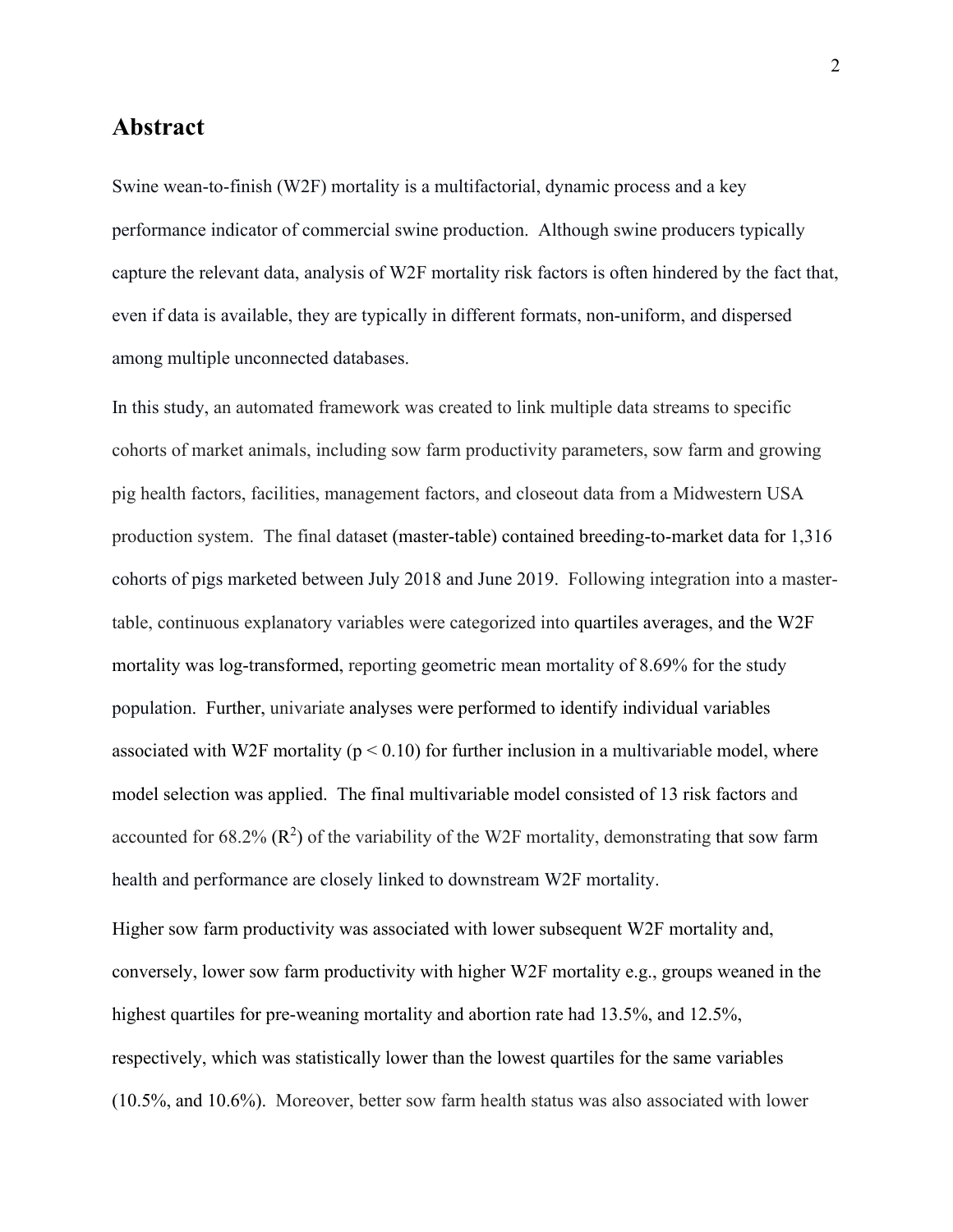subsequent W2F mortality. A significant difference was detected in W2F mortality between epidemic versus negative groups for porcine reproductive and respiratory syndrome virus (15.4% vs 8.7%), and *Mycoplasma hyopneumoniae* epidemic versus negative groups (13.7% vs 9.9%).

Overall, this study demonstrated the application of a whole-herd analysis by aggregating information of the pre-weaning phase with the post-weaning phase (breeding-to-market) to identify and measure the major risk factors of W2F mortality.

*Keywords*: swine; wean-to-finish; mortality; whole-herd; risk factors.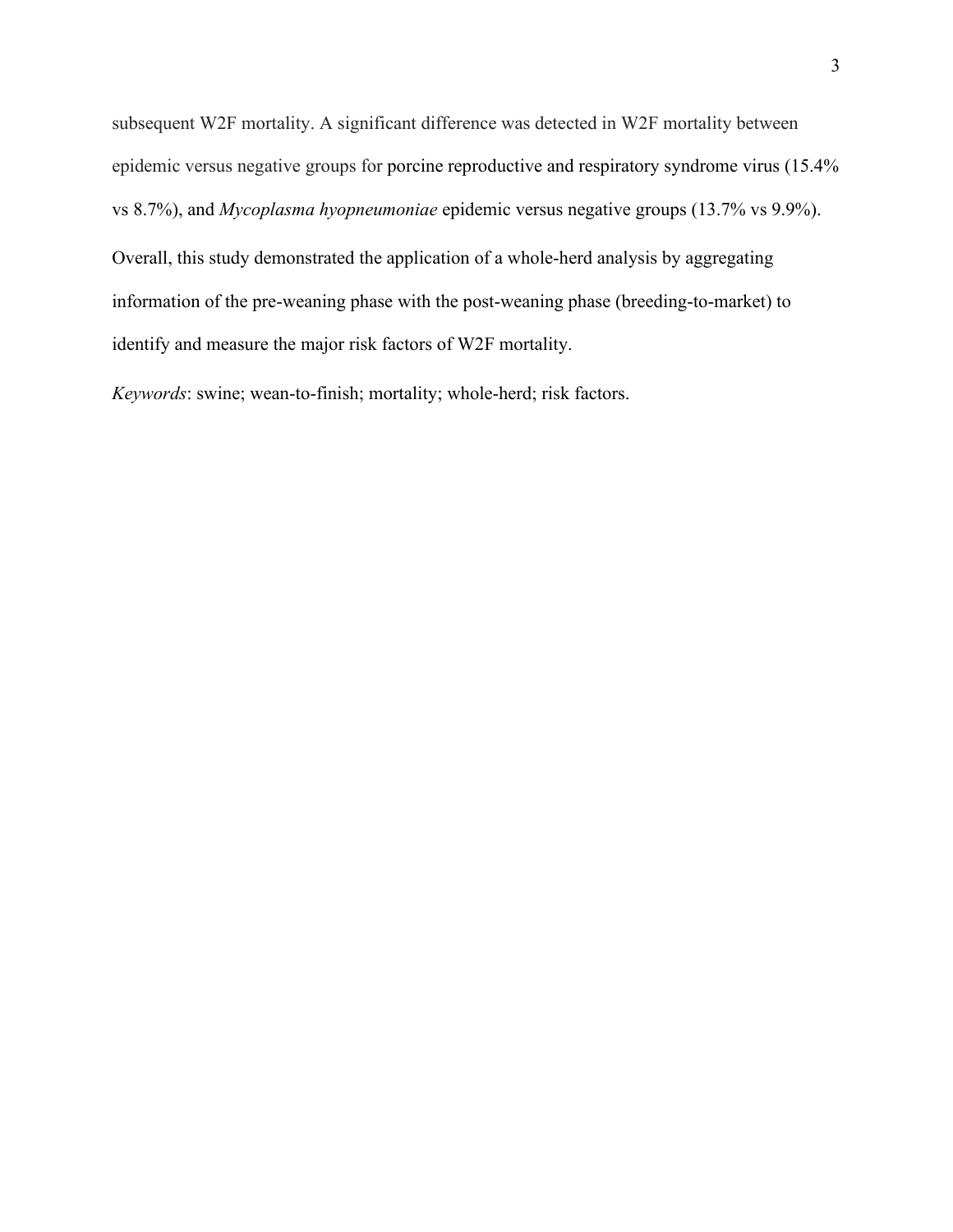# **Introduction**

Wean-to-finish (W2F) mortality is commonly used as a key performance indicator of swine production systems (Agostini et al., 2014). As reviewed by Gebhardt et al. (2020), W2F mortality involves interactions among multiple factors related to animal physiology, management practices, and the pig`s environment. This interaction is dynamic and fluid over time and geographical space. A further complexity, risk factors are often site-specific and vary markedly among production sites and within the same site over time. Thus, minimizing W2F mortality to optimize swine performance requires strategic management of multiple factors (Fablet et al., 2018).

Much of our understanding of the causality of post-weaning mortality is based on studies performed under experimental conditions, an environment that cannot represent the complexity and dynamic interactions among the risk factors that drive mortality in the field (Bello et al., 2018). The idea of researching the risk factors of post-weaning mortality under field conditions is not new. For example, Schwabe (1982) described the concept of "epidemiological diagnostic medicine", a whole-herd approach based on collecting and analyzing herd-specific data. Today, most of the data required to implement this approach are already collected by producers, but the day-to-day realities of production often compromise the full use of these data. For example, a cohort, i.e., a group of marketed pigs or "closeout", may have originated from multiple sow farms, each of different health status, or commingled (mixed with other growing groups) at some point during production. Further, even if the data was collected correctly, it may be stored in different locations and formats.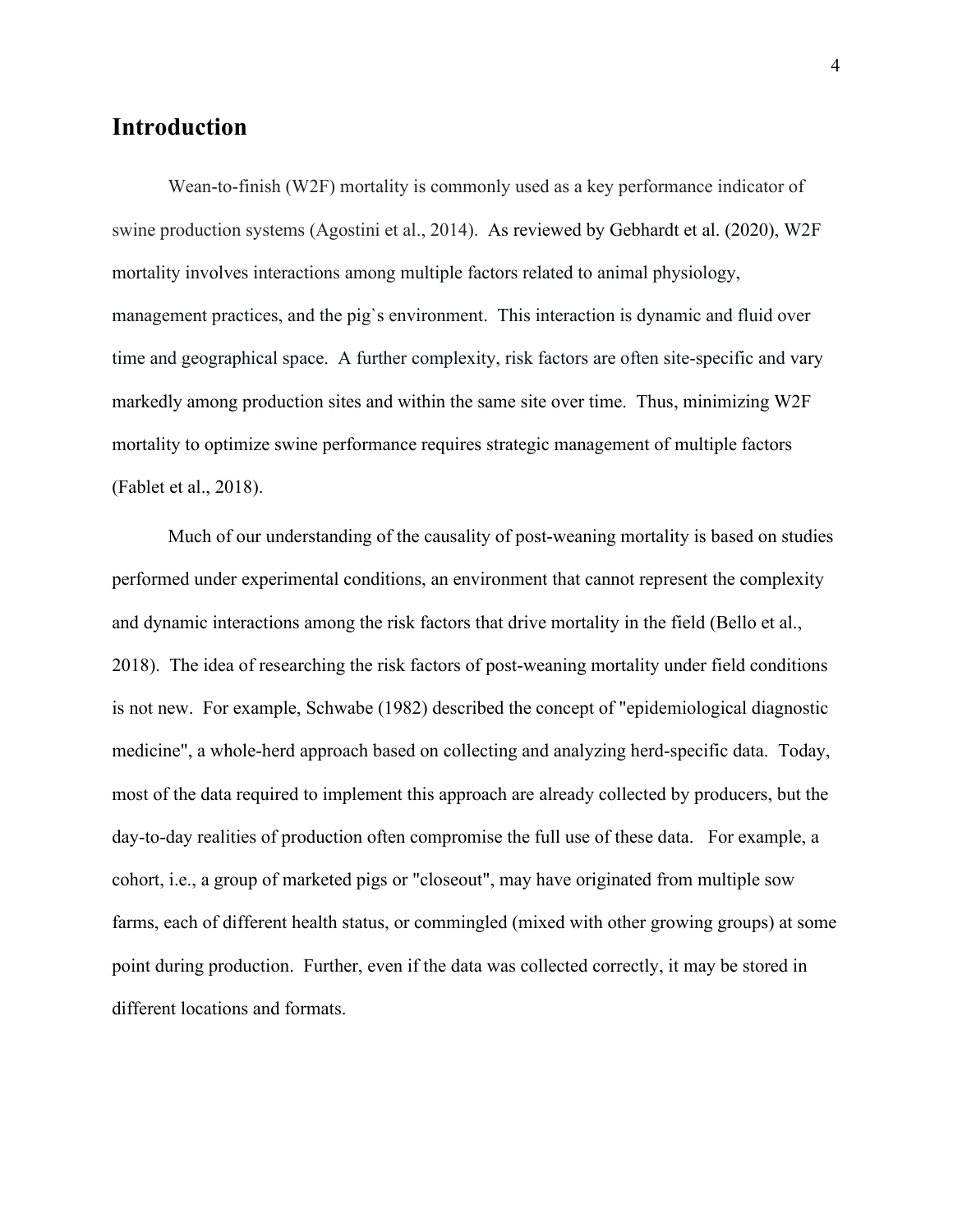Despite the practical and technical challenges, achieving the integration of diverse and disperse data streams into a "master-table" of cohort-specific management, health, and environmental data provide the foundation for achieving Schwabe's whole-herd approach.

Therefore, the objective of this paper was to describe the process of integrating multiple data streams from one production system into a master-table, thereby creating a longitudinal integrated database consisting of retrospective data from breeding-to-market for each cohort. Furthermore, the objective was also to analyze the master-table to identify the major risk factors associated with W2F mortality in this company, with particular emphasis on the impact of sow farm performance metrics on the downstream mortality of the cohorts. Here we used the W2F mortality as the outcome. However, technically any other performance parameter present in the master-table can be used as the outcome.

# **Materials and Methods**

#### *2.1 Overview*

This study used production and health data from 1,316 groups of pigs (cohorts) marketed between July 2018 and June 2019 by one swine production system (Iowa Select Farms, Iowa, USA). Cohort-specific longitudinal data (breeding-to-market) were aggregated into a single dataset from 6 separate data streams concerning multiple events related to the production process. The single master-table was then analyzed to identify the risk factors associated with pig mortality during the W2F phase.

#### *2.2 Study Design*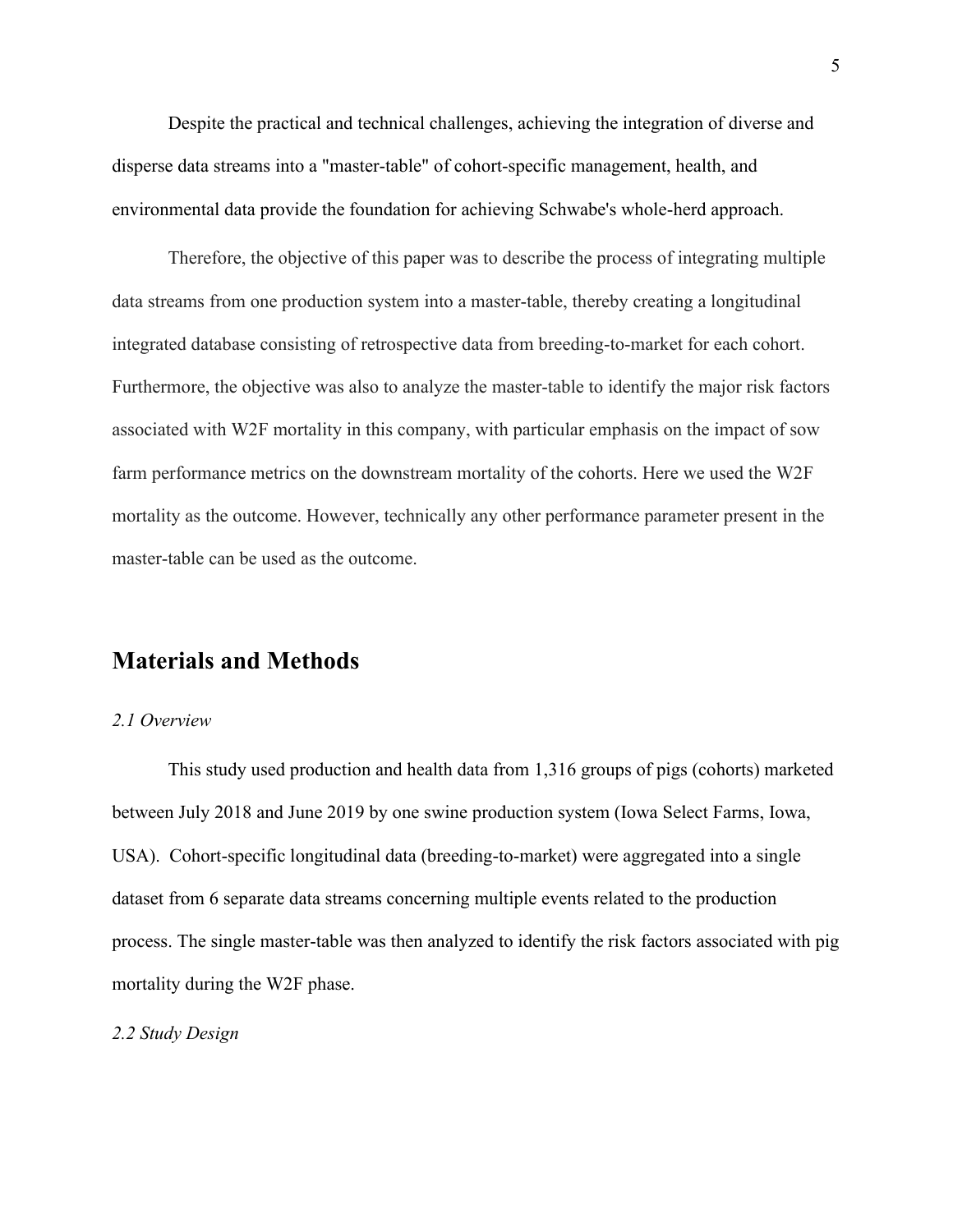The observational unit was defined as a group (cohort) of pigs marketed from one finishing site at one point in time  $(n = 1,316)$ . In the simplest case, a cohort originated from a single sow farm, was weaned into a single-stock wean-to-finish site, and remained there until marketed. The outcome was defined as the proportion of pigs in each cohort that died in the growing phase, here defined as W2F mortality. Within the production system, the pattern of pig flow varied to accommodate the available facilities, sow herd productivity, and management's assessment of weaned pig quality (Figure 1). Thus, a cohort may have originated from one or multiple sow farms and may have been weaned to nurseries or to single or double-stocked weanto-finish sites. Double-stock wean-to-finish sites are stocked with the double number of animals of the final capacity of market age pigs. In contrast, single-stock wean-to-finish sites are stocked at weaning with the maximum limited capacity of market-age pigs.

#### *2.3 Observational unit and characteristics of data streams*

A cohort of marketed pigs was the observational unit for all analyses. For cohorts originating from multiple sow farms and/or multiple nurseries, a weighted fixed average of explanatory variables was calculated after marketing, based on the number of animals stocked and moved. The study was based on historical data for each cohort of pigs and the herd(s) from which they originated, i.e., all longitudinal data collected from breeding to market identified by cohort. Data provided by the production system in six separate Microsoft® Excel data streams (Table 1) were integrated into a single dataset, here referred as master-table, for analysis using SAS® Version 9.4 (SAS Institute, Inc., Cary, NC).

## *2.3.1 Productivity Data by Production Phase (Stream A)*

Productivity data for the breeding-to-wean phase and growing phase were collected (Table 2) via password-protected online reports (MetaFarms, Inc., Burnsville, MN) concerning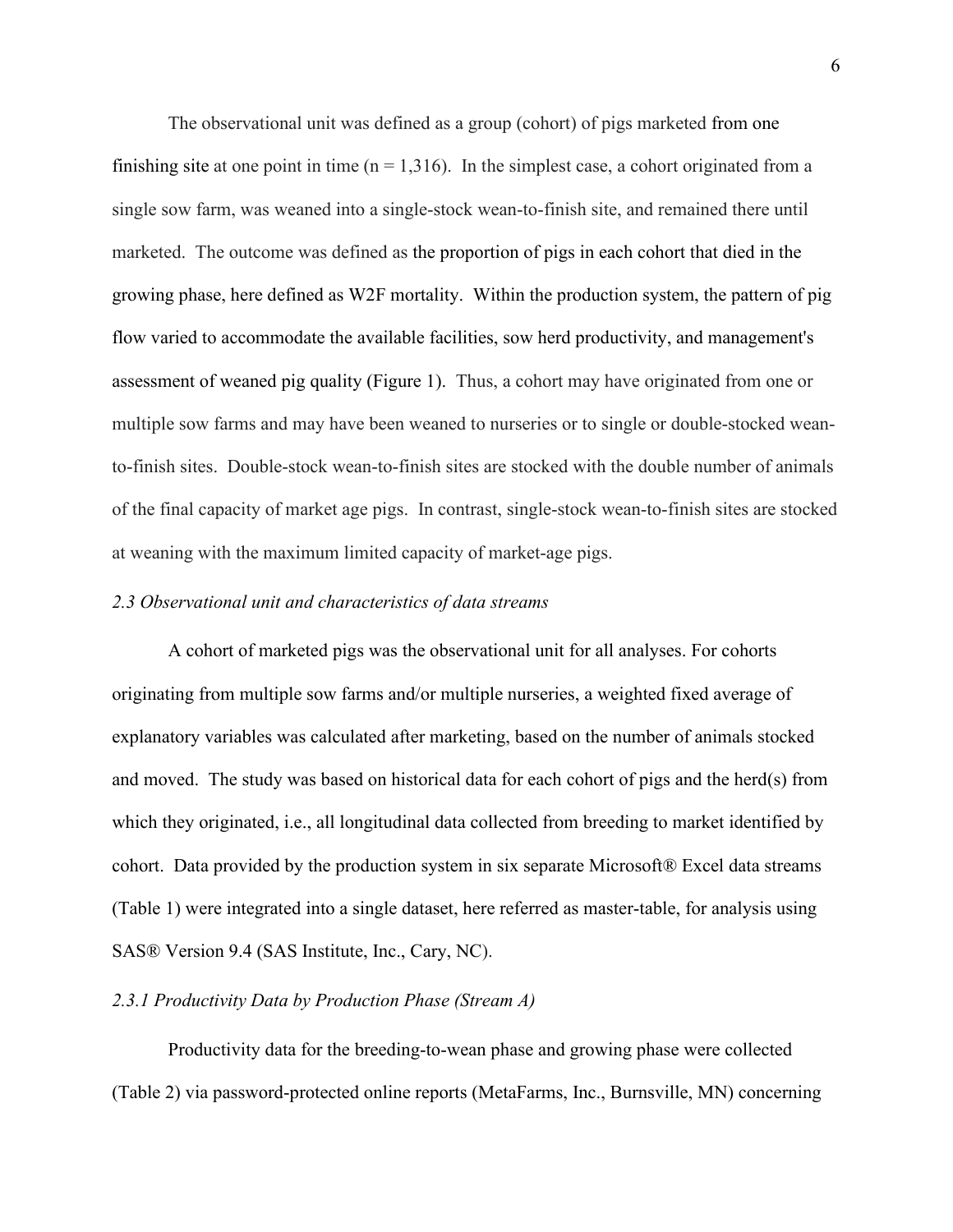the 1,316 cohorts. Breed-to-wean information was provided in sow farm performance monitor reports individually downloaded for each sow farm (41 reports); growing phase data were provided in nursery, wean-to-finish, and finisher closeout reports (3 reports). Sow farm-specific reports (July 2017 to January 2019) contained time-based weekly productivity information for the insemination, farrowing, and weaning events occurring in each week. For the variables concerning the farrowing event, we utilized the values of the previous 21 days of weaning in order to match, for each weaned group, their respective values for farrowing and weaning events. On the other hand, for variables concerning the insemination event, the values for each weaned cohort represented the performance in the sow farm at the time of weaning. Growing phase reports, i.e., the cohort-specific aggregated nursery and finisher reports, tracked productivity in the three pig flows illustrated in Figure 1, and information concerning the stocking conditions of the weaned cohorts.

### *2.3.2 Sow Farm Health Records Data (Stream B)*

Sow farm health data consisted of retrospective weekly electronic records of clinical signs and laboratory testing performed in the herd for porcine reproductive and respiratory syndrome virus (PRRSV), porcine epidemic diarrhea virus (PEDV), Senecavirus A (SVA), and *Mycoplasma hyopneumoniae* (*Mhp*) (Table 3). Disease status classifications (negative, endemic, epidemic) in the datasets were utilized for PRRSV and *Mhp*, and were based on informed judgments (e.g., clinical signs, diagnostics, and changes in performance) by herd veterinarians.

Epidemic status (coded as 2) implied the first 16 weeks after an outbreak with the presence of clinical signs compatible with PRRSV and/or *Mhp*; endemic status (coded as 1) reflected a period from the week 17 after an outbreak until the herd is determined negative based on diagnostic testing; negative status (coded as 0) for PRRSV and *Mhp* indicated the absence of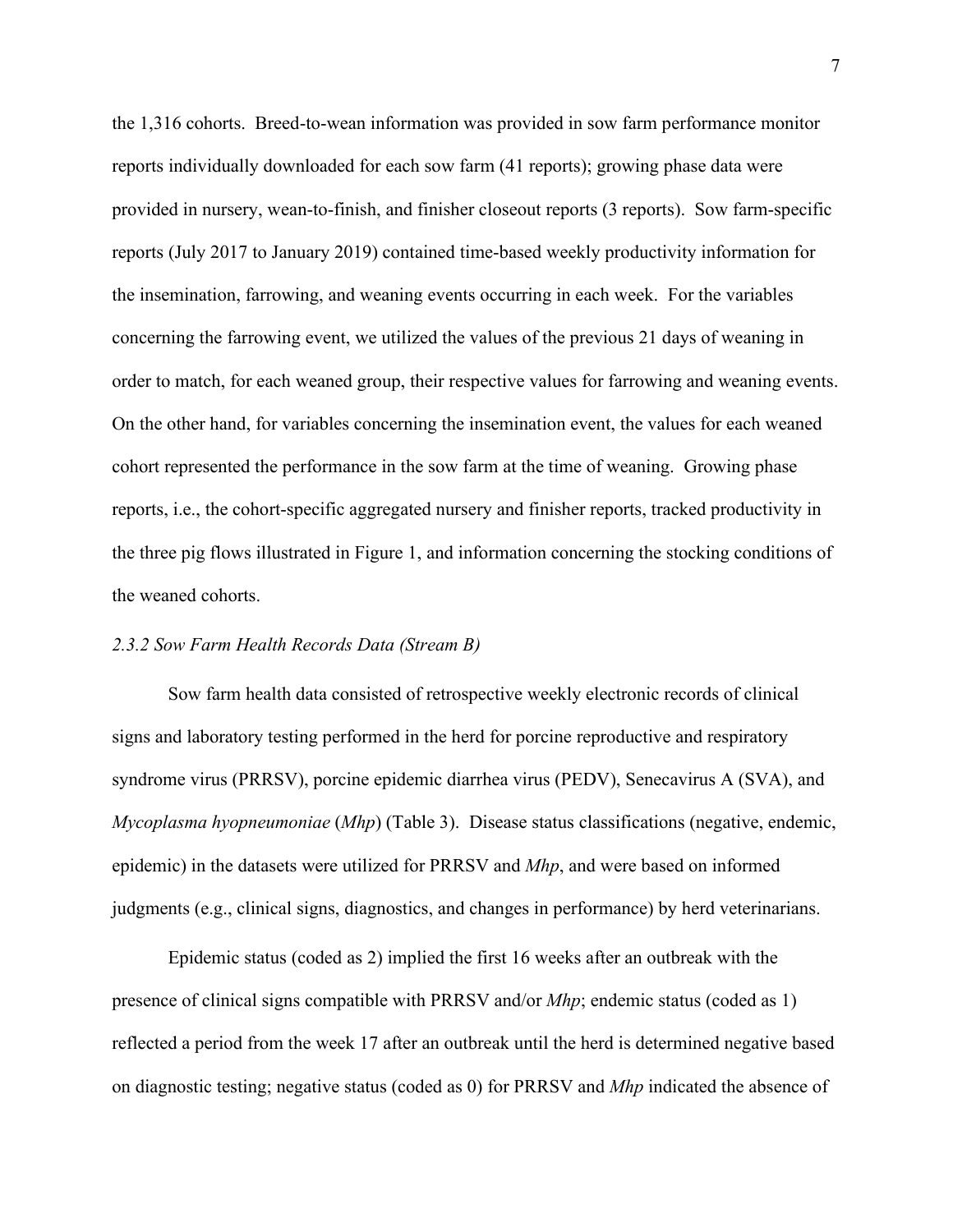nucleic acid detection by laboratory tests and the absence of clinical signs. For other pathogens, the disease classification criteria relied on classifying them as positive or negative according to clinical and diagnostic evidences of disease occurrence.

#### *2.3.3 Sow Herd PRRSV Management Data (Stream C)*

Sow herd PRRSV mass vaccination (whole-herd) dates were recorded for each sow farm and each weaned group identified in the context of week post-vaccination. Thus, groups weaned before sow herd mass vaccination were "0", groups identified as "1" were weaned within 3 weeks of mass vaccination, groups "2", "3", and "4" were weaned  $> 4$  to 6, and  $> 7$  to 9, and 10 to 12 weeks post mass vaccination, respectively. The logic for comparing performance in different weeks before and after PRRS mass vaccinations was established based on the study conducted by Moura et al. (2019).

#### *2.3.4 Pig Movement Data (Stream D)*

Stream "D" recorded data on transportation events of weaned and growing animals from July 2017 to July 2019. Data included the respective number of animals moved, sites involved, date of transport, and the unique group alphanumeric identifier (letter to identify source plus numeric date/group identifier). The group alphanumeric identifier allows tracking cohorts from the pre-weaning to the post-weaning phase, even if multiple movements and days were required to assemble the group.

### *2.3.5 Miscellaneous data (Stream E)*

The data stream "E" (Table 4) consisted of data on types of feeders, the season of the year when the weaned cohorts were stocked into the respective growing groups, number of sow farms originating each cohort, and air filtration (yes/no). Growing phase reports available before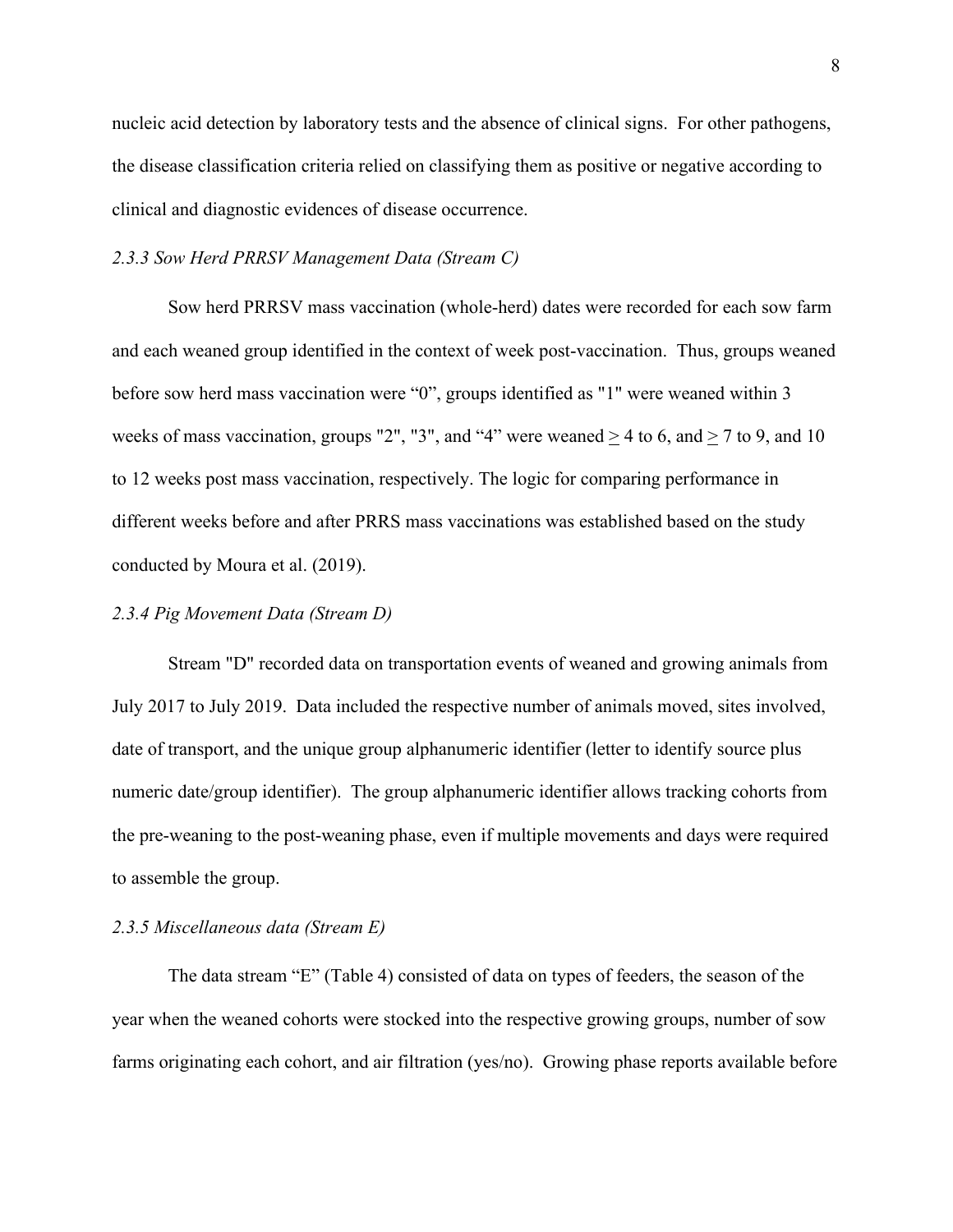and after the installation of filters on source sow farms made it possible to compare downstream productivity with and without air filtration for sow farms filtered during the study period.

## *2.3.6 Growing Pig Health Data (Stream F)*

Growing pig health data included clinical assessments made by system personnel based on clinical observation and diagnostic test results. More specifically, groups were classified as positive or negative for specific infectious diseases (Table 5) based on the perceived presence or absence of clinical disease identified at any time throughout the growing phase. For example, cohorts with clinical signs for enteric coronaviruses would be tagged as groups with "break". Cohorts that did not report the disease occurrence of a specific pathogen were considered as negative, albeit lack of clinical signs does not exclude the possibility of subclinical infections.

#### *2.4 Data Aggregation*

For each cohort, the 6 production data streams described in Section 2.2 were merged into a single dataset (master-table) in a 7-step process (Figure 2). Initially, SAS algorithms (PROC SET and PROC SQL) were used to create unique alphanumeric identifiers in each data stream, tagging every record with the location/date of occurrence and providing for complete traceability of cohort data from breeding to marketing. Thereafter, SAS algorithms were developed (PROC IMPORT, PROC DATA, PROC MERGE, PROC SET, PROC SQL, PROC SORT) to match and merge data streams into a single master-table based on the identifiers (Table 6). To assure data quality, responses inconsistent with specific variables were identified during the aggregation process and affected cohorts removed from the dataset (Table 7). After completing data aggregation, a data validation was performed by screening the dataset for irregularities related to specific productivity parameters (stream A) and values exceeding established ranges. Extreme values that represented actual events, e.g., high mortality resulting from infectious disease, were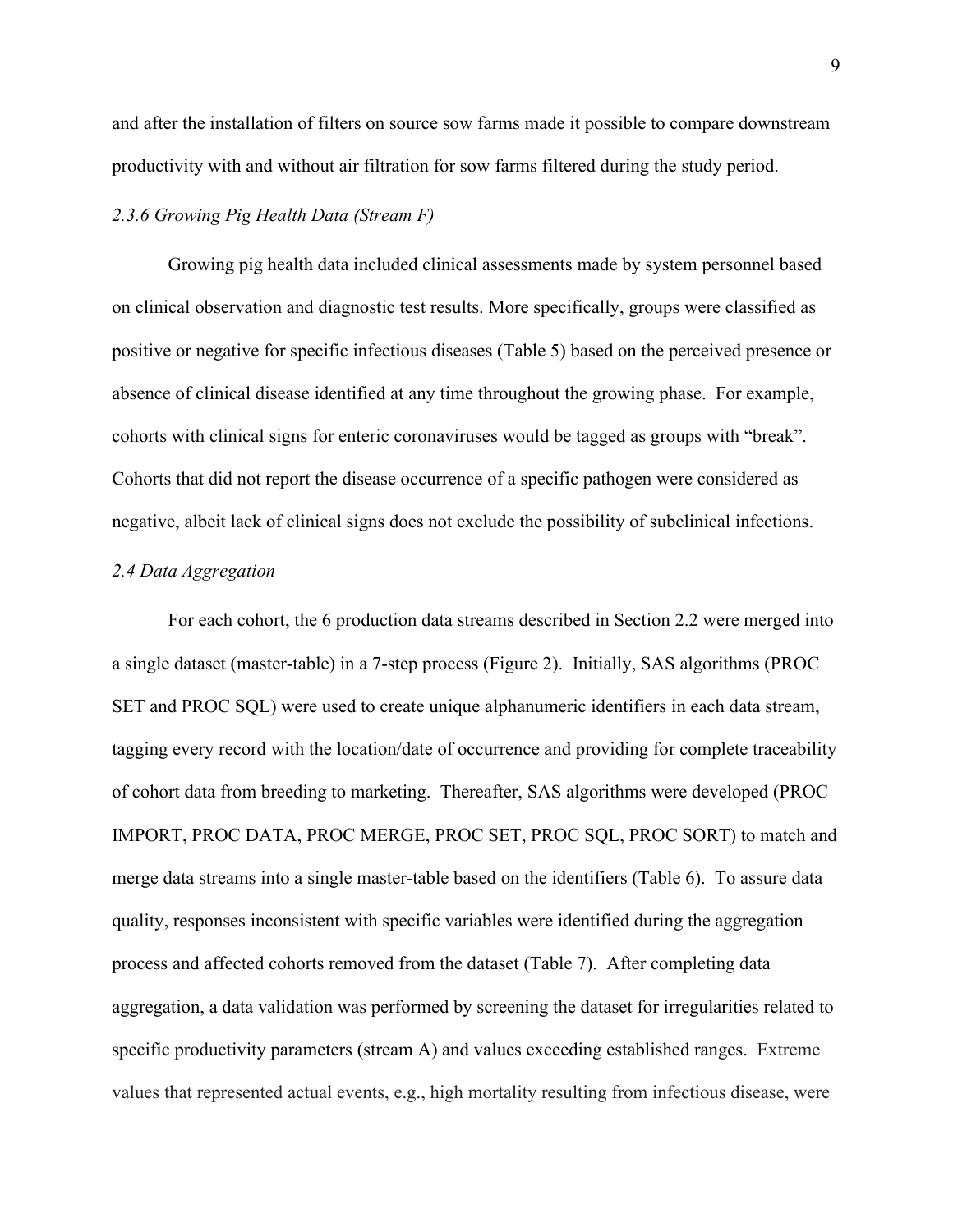retained as given. In the final step, the data originating from streams B - F were evaluated for completeness, where variables with  $\geq 10\%$  of missing data were excluded from the final consolidated dataset.

#### *2.5 Data analyses*

Among the explanatory variables for which data were collected (streams "A" to "F"), only those with sufficient quality in the data validation and completeness steps were included in the final consolidated dataset (master-table). All continuous variables included in the mastertable were categorized into quartiles, where the average value of the 25% of data inside each quartile was reported, while categorical variables were preserved in the original format.

For cohorts originating from multiple sow farms or weaned into multiple nurseries, a weighted fixed average of productivity parameters (stream A) was calculated for each cohort (PROC SQL) after the 6 data streams had been integrated. In other words, groups originated from multiple sow farms had the value of the stream A parameters calculated based on the average value of these variables in each sow farm, and on the number of incoming weaned pigs. For categorical variables from other data streams, the worse status was considered for the whole group, independently of the number of pigs, e.g., a cohort that receive 100 weaned piglets from an epidemic sow farm for PRRS and 900 pigs from a negative sow farm for PRRS would be considered as an epidemic group for PRRS.

Univariate analysis was conducted on the outcome (% of W2F mortality) to verify the assumption of normality (Shapiro-Wilk test), followed by its log-transformation to normalize the distribution. Thereafter, 27 univariate analyses (ANCOVA) were performed separately between each explanatory variable and the log-transformed W2F mortality (outcome), using a linear mixed model (PROC GLIMMIX in SAS) and a identity link function between the predictor and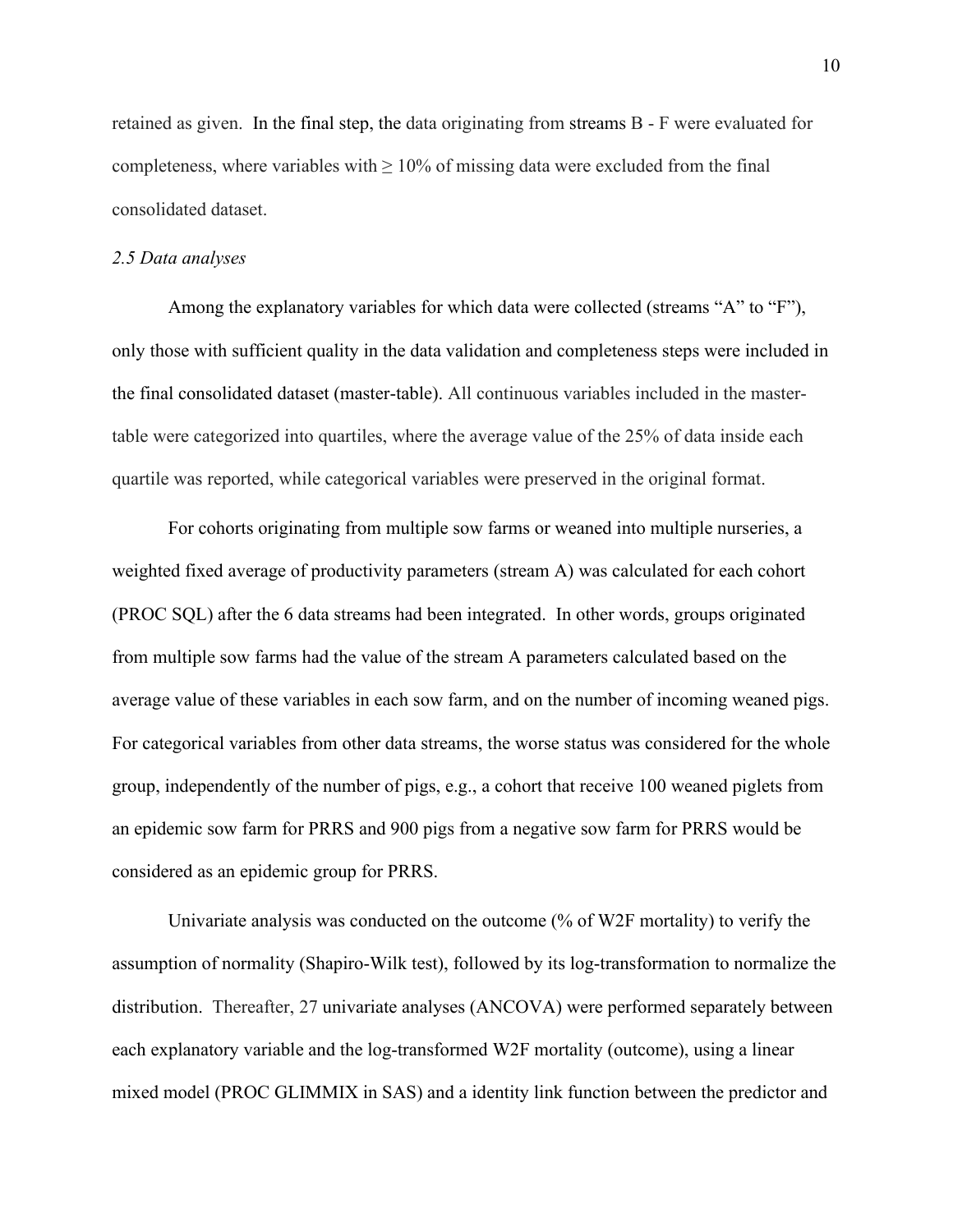the outcome with a normal distribution, and including the sow farm originating the cohorts as a random effect. The objective of this step was to identify the set of variables associated with W2F mortality, where only variables with p-values  $(p) < 0.10$  in this step were eligible for inclusion in the initial multivariable model.

Before including all the significant variables from the univariate analyses in the multivariable model, Spearman`s rank bivariate correlation coefficients were estimated among all the significant parameters (PROC CORR) to avoid multicollinearity in the multivariable model.

When the correlation between two variables was  $\geq$  0.50, the variable occurring last in the pigs' life cycle was excluded. Thus, the multivariable regression analysis was conducted using a linear mixed model (PROC GLIMMIX), composed only by variables with significant association with the outcome in the previous univariate analysis ( $p < 0.10$ ) and with low correlation ( $< 0.50$ ) with other variables.

To build the multivariable model a manual stepwise selection was performed. Shortly, all variables with  $p < 0.10$  in the univariate analysis were included in the multivariable model and the variables that had  $p > 0.05$  were excluded one at a time until obtaining the final model with all variables having  $p < 0.05$ . Also, the Akaike's Information Criterion (AIC) value was utilized to compare the model goodness of fit when excluding the variables, by targeting the lowest value (Akaike, 1974). Furthermore, confounders and interactions were tested based on the biological plausibility of the variables based on the first author's (EM) perspective. Multicollinearity was tested in the in the final set of predictors included in the multivariable model by measuring the Variance Inflation Factor (VIF) for each parameter and excluding variables with VIF  $> 5$ . Also, all predictors not included in the initial multivariable model due to large p-value on the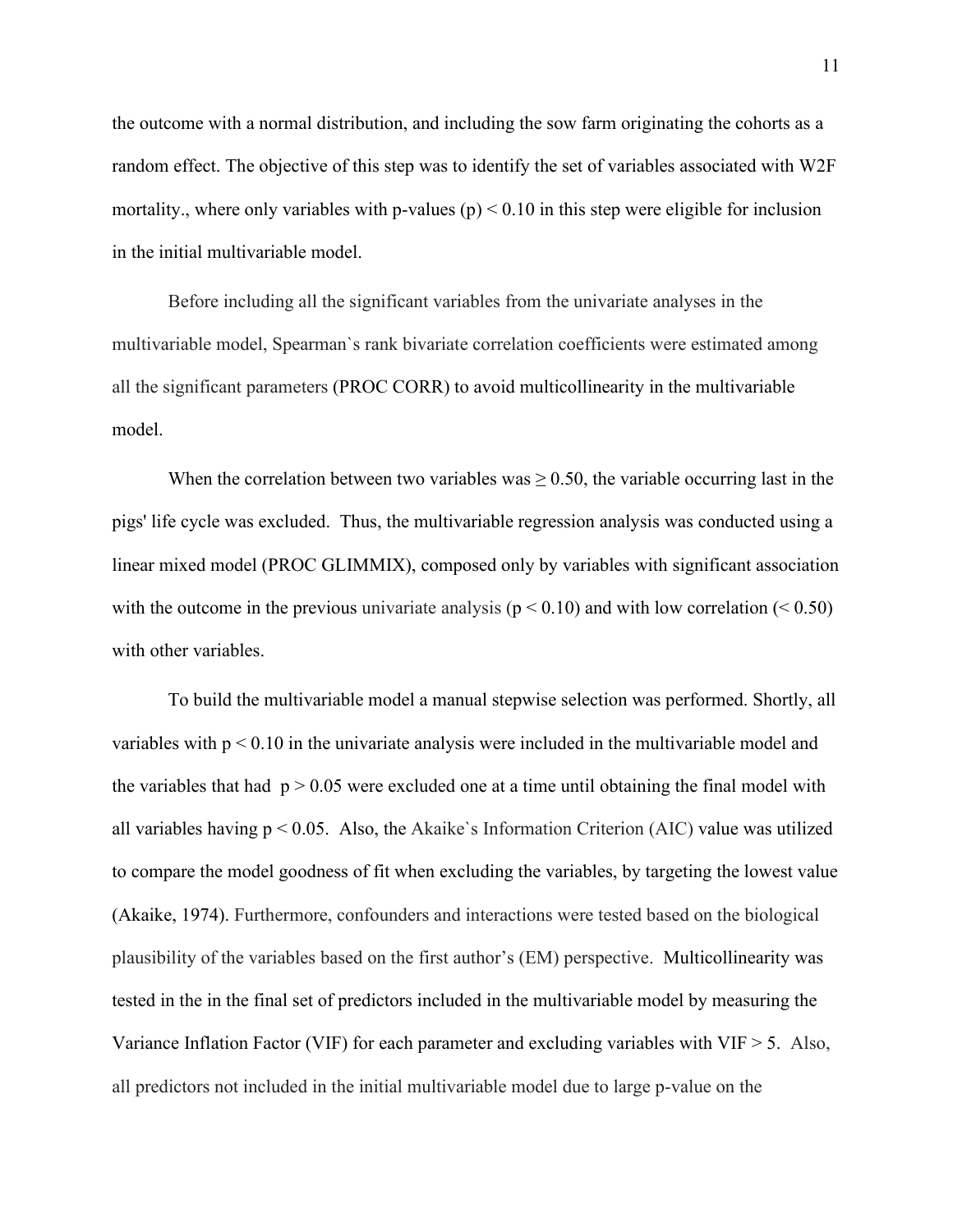univariate analyses were included again, one at a time, back into the final multivariable model, with the objective of testing if these variables remain not significant in the presence of potential confounders as mentioned by Dohoo et al. (2003), as seen that the effect of a predictor can become evident only when a confounder is controlled, which does not occur on the univariate analyses. On the multivariable model, the impact of each explanatory variable was assessed through pairwise comparisons (Tukey-Kramer test) by comparing the least square means estimates of the back-transformed log-W2F mortality between categories. Lastly, the Correlation Coefficient (R) and the coefficient of determination  $(R^2)$  were reported between the overall W2F mortality estimated by the final model and the actual value that occurred, describing the variance in W2F mortality explained by the model.

# **Results**

### *3.1 Data Aggregation and Quality Assurance*

The final master-table contained breeding-to-market data on 1,316 W2F cohorts  $(-4,200,000 \text{ pigs})$ , originated from six data streams and from 41 sow farms, consolidating disperse information into a cogent "whole-herd" master-table suitable for statistical analyses. The data validation step resulted in the exclusion of 186 cohorts due to typographical errors in 2.43% ( $n = 32$ ) and missing values in 11.7% ( $n = 154$ ) and resulted in a final dataset containing 1,130 cohorts. Twenty-seven of 41 variables met the quality standard to be included in the analyses, excluding a total of 14 variables from streams "A", "E", and "F".

#### *3.2 Univariate Analyses*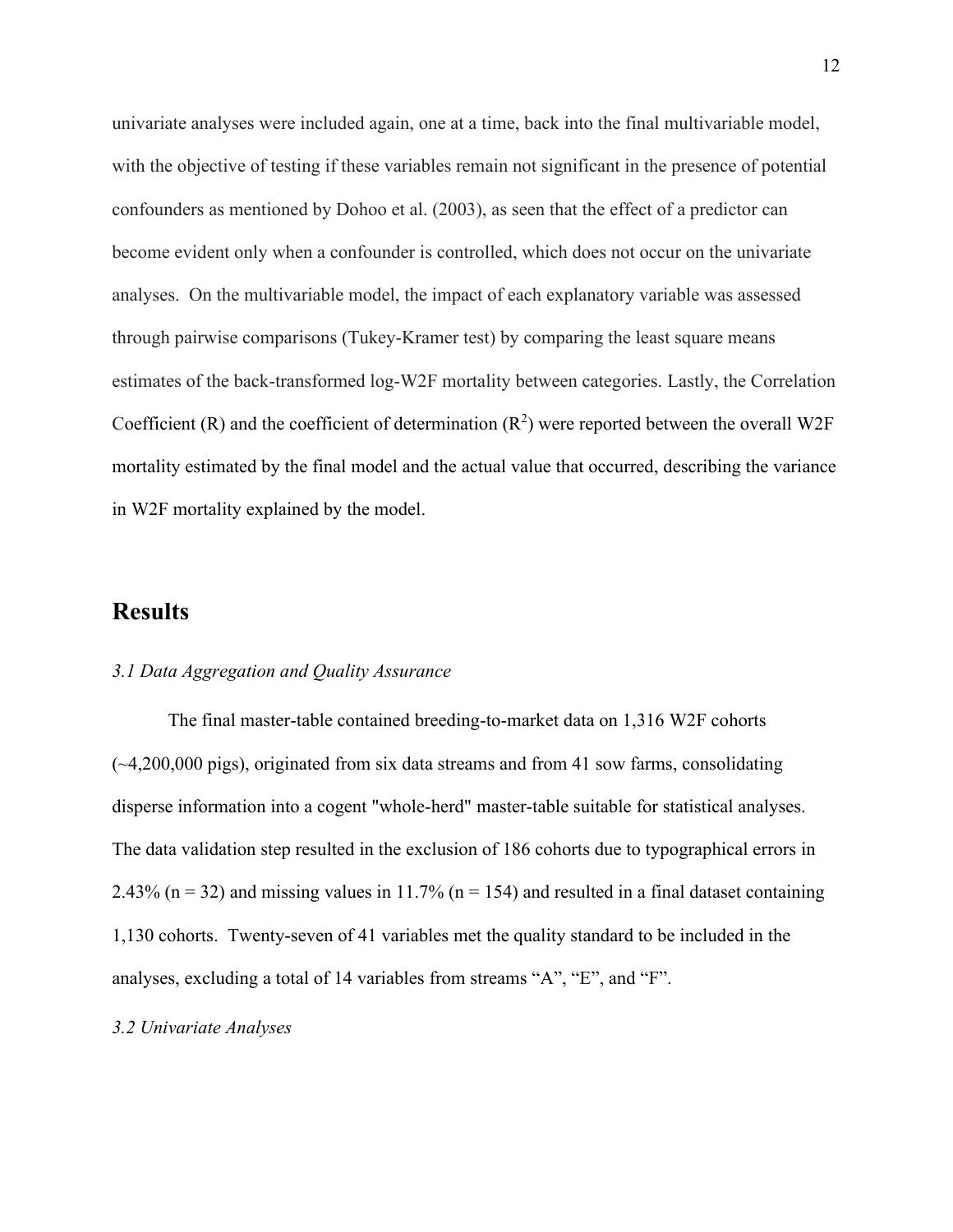The Shapiro-wilk test demonstrated that the outcome W2F mortality distribution was not normal, thus requiring its log-transformation for the univariate and multivariable analyses. The back-transformed geometric mean log-W2F mortality of the study population was 8.6% (95% confidence interval (CI) 8.4% - 8.9%).

The univariate analyses were conducted on the 27 eligible variables with the objective of identifying the variables with significant association with the outcome to be included in the multivariable model (Table 8), using the outcome on the log-scale and the sow farm originating the closeouts as the random effect, evaluating this way the effect of each risk-factor across the sow farms.

### *3.3 Multivariable Regression Analysis*

From 27 variables analyzed in the univariate step, 5 variables were not included in the initial multivariable model due to large p-value ( $p > 0.10$ ). These variables included capacity utilization, pigs weaned/mated female/year, herd parity, number of sources, and stocking type. Thereafter, correlation analyses were performed among the 22 remaining parameters identified as important to W2F mortality. Born alive, lactation length, pigs weaned/sow, non-productive days, and sow parity removal were excluded in the multivariable model due to high correlation with other variables. Overall, among the 27 variables in the univariate analysis, 17 met the eligibility criteria for inclusion in the initial multivariable regression analysis. Initial analysis of the multivariable model revealed that sow death rate, sow PRRS mass vaccination, litters/female/year (LFY), and SVA status had no significant association with downstream W2F mortality ( $p > 0.05$ ). After excluding non-significant variables, the final multivariable model was composed of 13 explanatory variables and 6 interaction terms. The 5 variables initially excluded from the multivariable model, due to large p-value in the univariate step, were included again in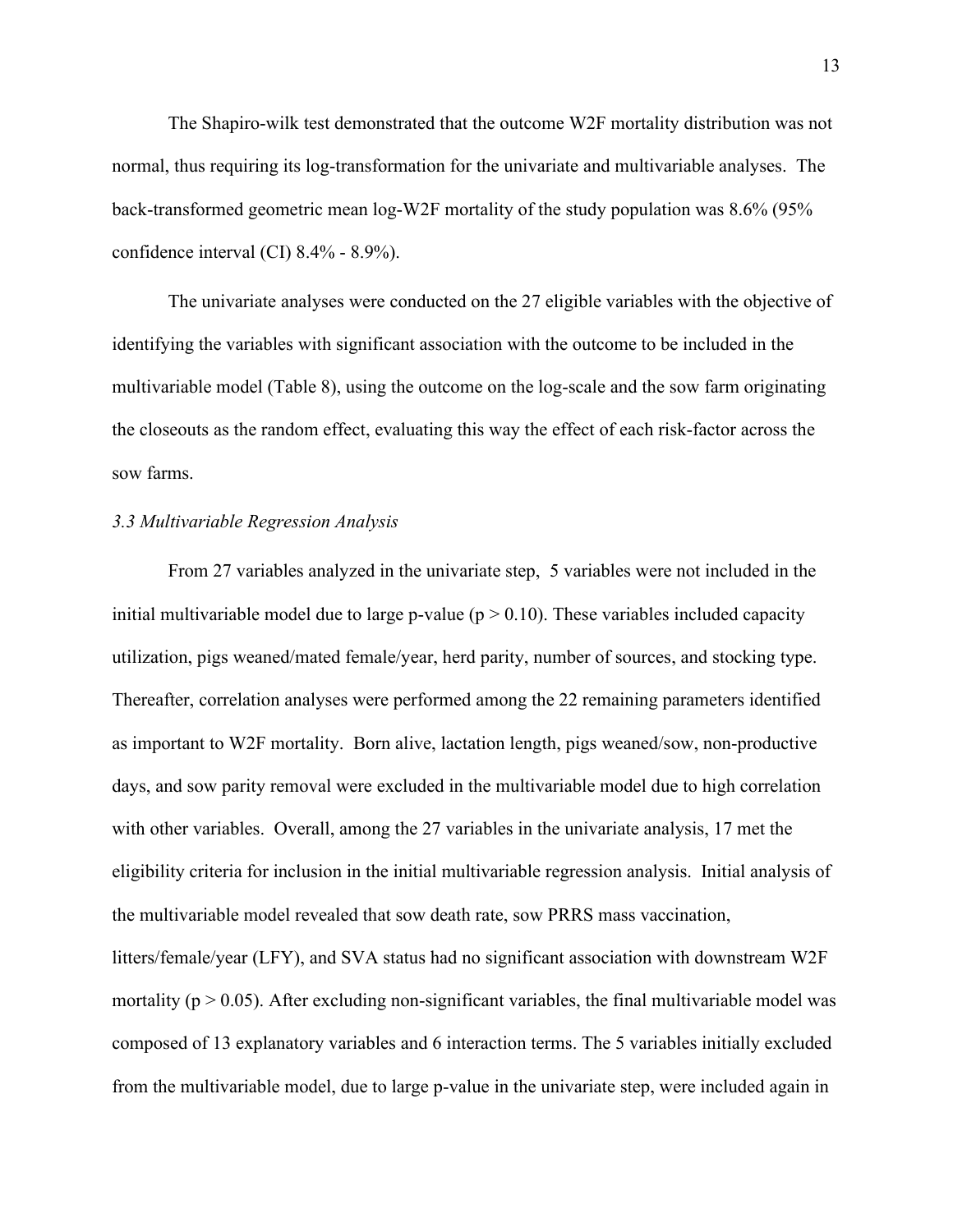the model but remained not significant in the presence of other potential confounders ( $p > 0.10$ ), thus confirming the low association with the outcome demonstrated on the univariate analyses. Also, no multicollinearity was observed in the final model (VIF  $\leq$  5). The pairwise comparisons estimates are demonstrated in Table 8, and the total variance explained by the model in figure 3. All variables used in this study to obtain the final multivariable model and their respective pvalue at each step are described in the Supplement File (Table A), as well as correlation coefficient when assessing pairwise correlations between predictors eligible for inclusion in the initial model (Table C), the AIC values between the multivariable models, and the Variance Inflation Factor (VIF) of each variable included in the final multivariable model when evaluating multicollinearity (Table B).

Overall, higher sow farm productivity was associated with lower subsequent W2F mortality and, conversely, lower sow farm productivity was associated with higher W2F mortality. Sow farm productivity variables in the final model included pre-weaning mortality, weaning age, service repeat rate, abortion rate, farrowing rate, average total born, birth loss, gestation length, and average sow parity at farrowing. Marketed cohorts weaned from the highest average quartile for pre-weaning mortality (18.0%) and abortion rate (5.3%) were associated with the highest W2F mortality category (13.5% and 12.5% respectively). In other words, marketed cohorts originated from sow farms weaning groups within the highest quartile average for pre-weaning mortality or abortion rate had the highest downstream W2F mortality. Furthermore, groups marketed within the youngest average age quartile for weaning age (15.3 days) had the highest W2F mortality (13.1%) compared to the other age categories. For the variable parity at farrowing, cohorts that were weaned in weeks where the average parity at farrowing represented the quartiles of 2.45 and 3.45 cycles, were associated with a higher W2F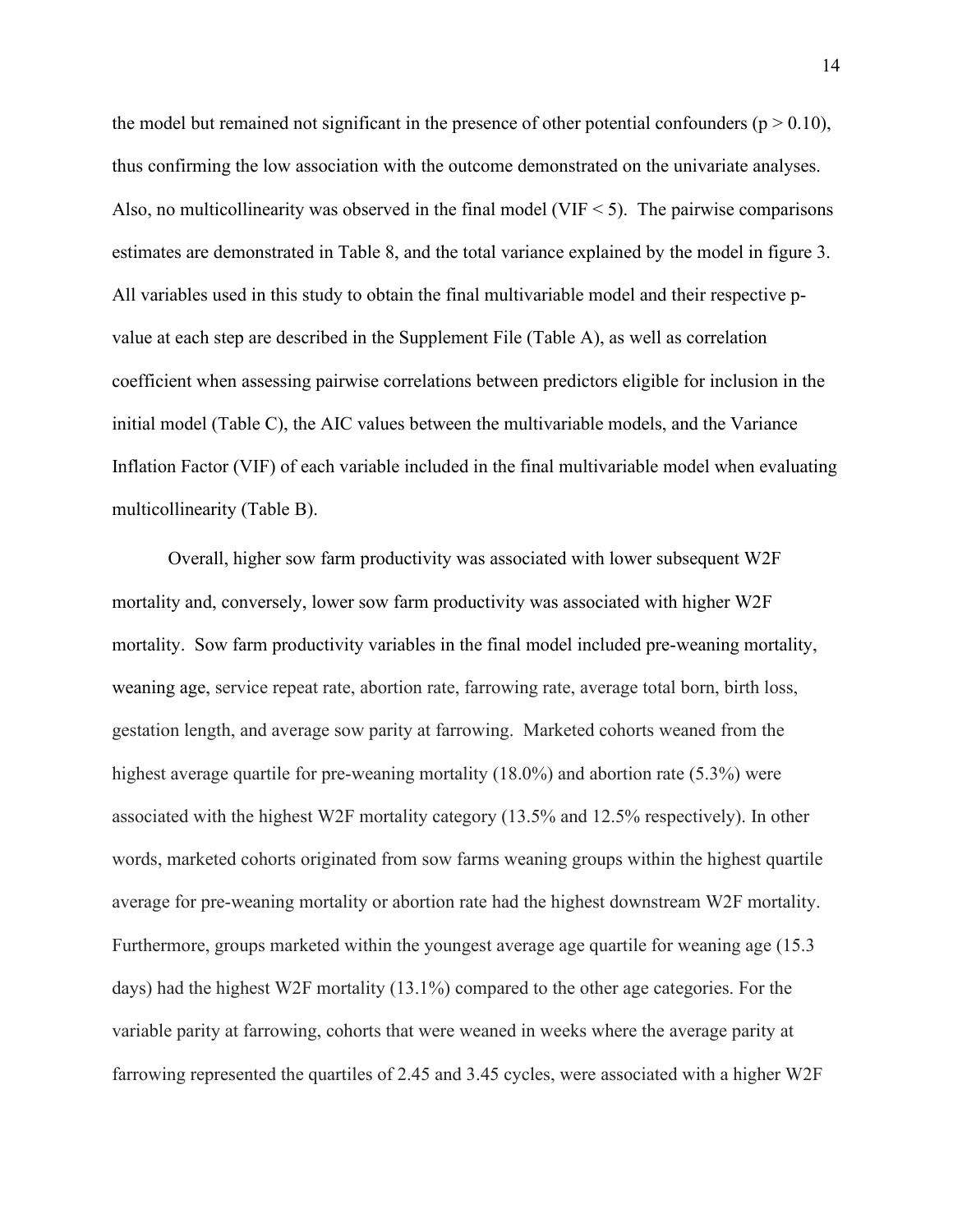mortality when compared to the oldest average parity category of 4.56 (12.1% and 11.9% vs 10.3%).

For service repeat rate and farrowing rate there was statistical difference among some of the categories within each variable, however not following the linear pattern observed in the previous variables that indicated a lower W2F mortality associated with improved performance. Furthermore, there was no statistical difference between the least squared means estimates of birth loss, gestation length, and total born categories.

As mentioned above for sow farm productivity parameters, better sow farm health status at weaning was also associated with lower W2F mortality. That is, groups weaned from sow farms with "epidemic PRRS" or "epidemic *Mhp*" recorded W2F mortalities of 15.4% and 13.7%, respectively. In contrast, no significant difference was detected in W2F mortality between PRRSV endemic vs negative sow farms (8.7% vs 10.7%) or *Mhp* endemic versus negative sow farms (9.9% vs 10.6%).

Weaned cohorts stocked into growing sites during winter months had higher downstream W2F downstream mortality when compared to groups stocked during the other seasons of the year (12.5% vs 11.3%, 11.0%, and 10.6%). Lastly, cohorts that at any point of time throughout the growing phase reported clinical evidence of enteric coronaviruses infection had higher W2F mortality when compared to groups without report of clinical disease (13.4% vs 9.6%).

The final multivariable model provided a correlation coefficient (R) of 0.826 between the predicted and observed W2F mortality ( $p < 0.0001$ ), with an overall predicted W2F mortality of 9.06% versus the predicted W2F mortality mean of 9.47% (Figure 3). The final model explained 68.2% of the variability  $(R^2)$  in the W2F mortality for the 1,130 cohorts. The majority of variables included in the model represented the pre-weaning production phase, with the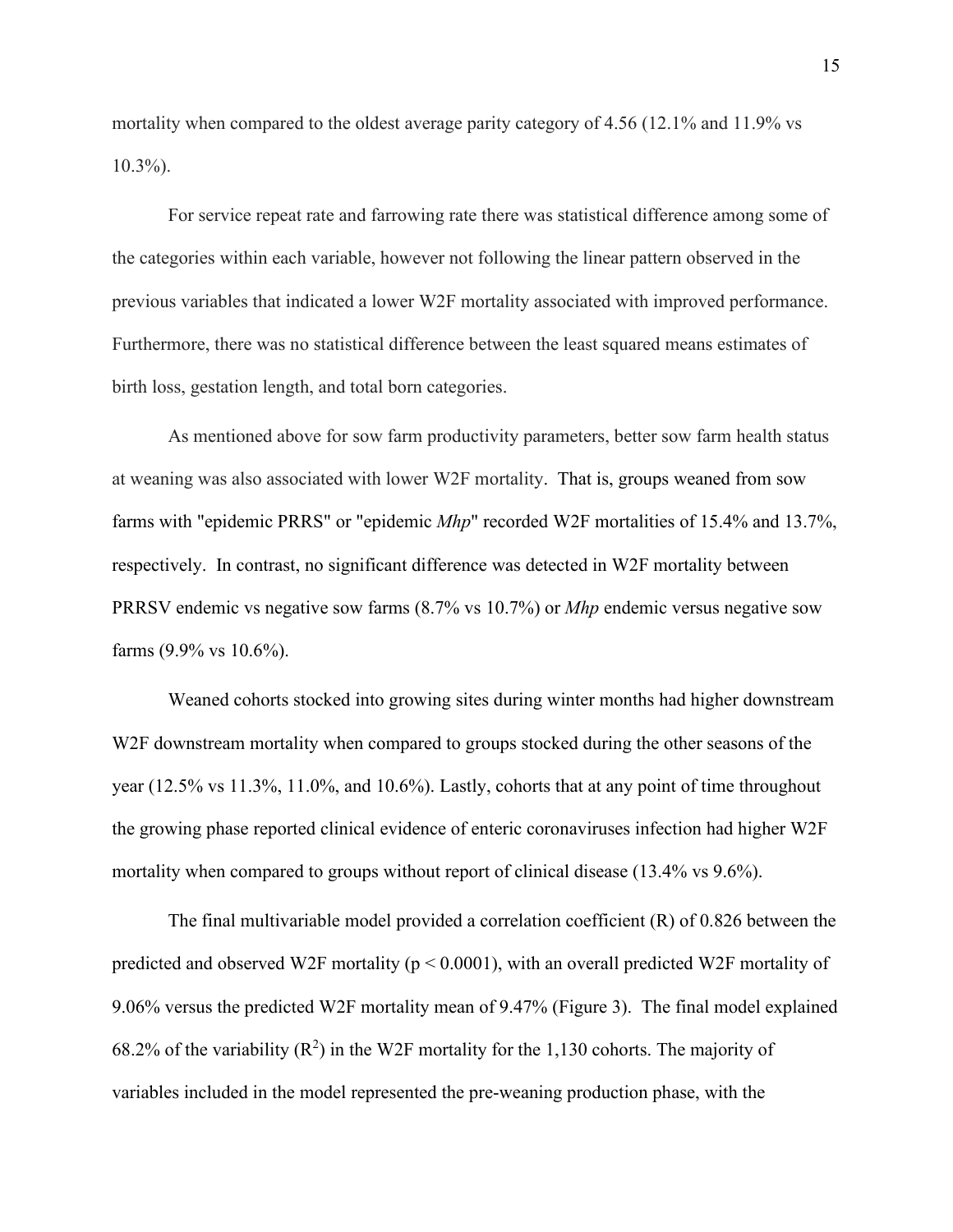exception of enteric coronaviruses, revealing that events occurring on the sow farm were greatly associated with the downstream W2F mortality.

# **Discussion**

#### *4.1 Background on data collection and analysis in the swine industry*

Beginning in the mid-1960`s, livestock production evolved from extensive production on small farms to intensive production on larger farms. With this change, livestock diseases changed from single etiologies to multifactorial "production diseases" which, according to Schwabe (1982), could only be understood through "epidemiological diagnostic medicine". Consistent with this reasoning, Fourichon (1991), ascribed a whole-herd approach in investigating disease dynamics, noting that the solution would require developing new methods for collecting qualitative and quantitative data on populations, infrastructure, feeding, disease occurrence, and personnel. Thus, to understand the relationship between livestock performance and the factors impacting it, e.g., mortality, a dynamic, interactive, and multifactorial investigation of risk factors/events occurring in the field was required (Fourichon, 1991; Schwabe, 1977). The implementation of this philosophical shift required better data collection methods and the emergence of animal health specialists with the mindset and analytical skills to perceive disease holistically (Schwabe, 1993).

Initial data recording systems in the swine industry focused exclusively on the breeding herd (Stein et al., 1987). They relied on hand-written records of sow and litter performance from which to produce simple descriptive reports. Practical computer technology and data recording systems appeared and proliferated over the last three decades, but in swine production, remained focused on breeding herds. This led to improvements in data collection, analysis, and benchmarking of key performance indicators related to mating, farrowing, and weaning events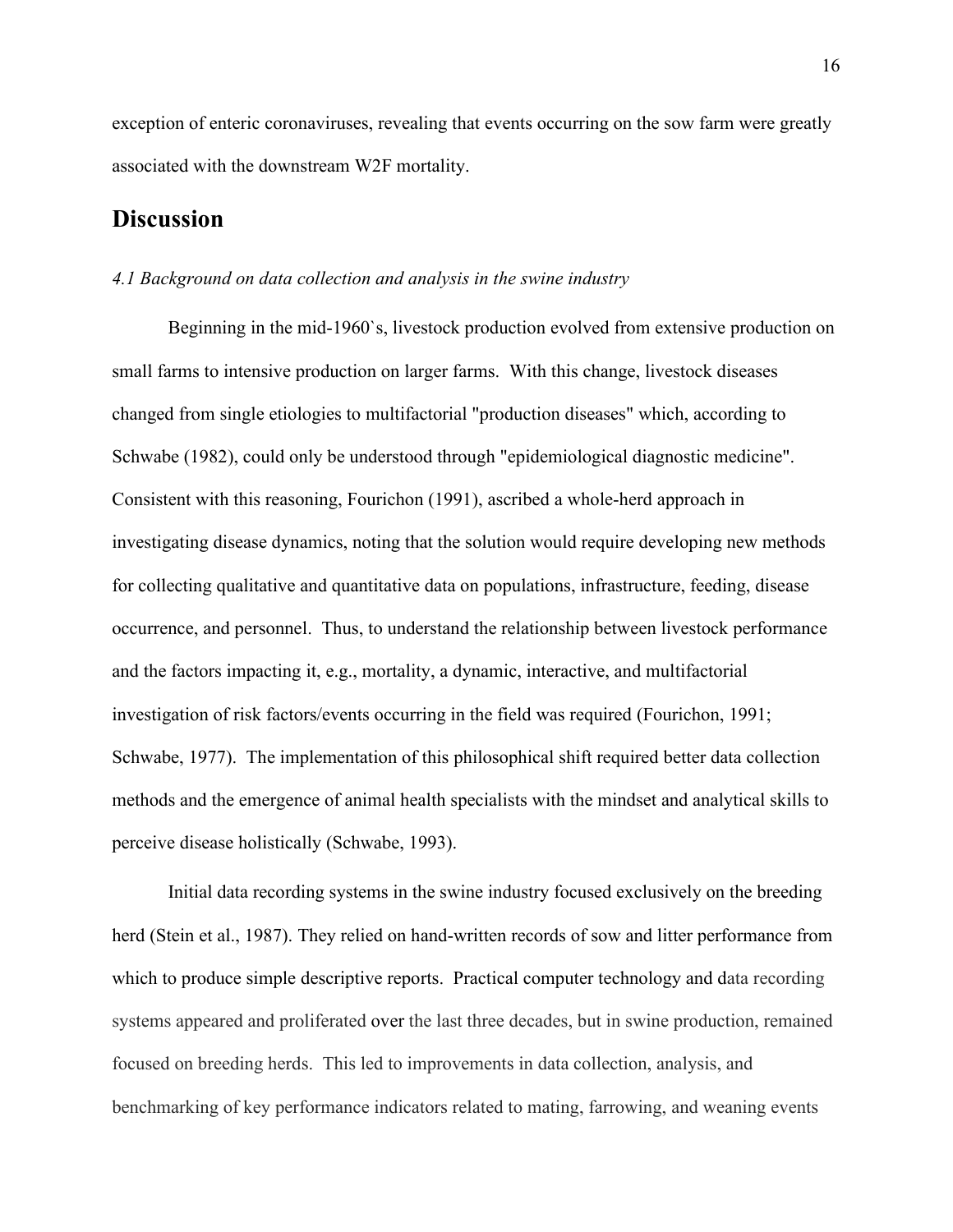(Piñeiro et al., 2019), e.g., pigs weaned per sow per year or litters per female per year, but left gaps in other segments of the production cycle. In the present study, for example, the largest portion of data is related to the pre-weaning phase (breeding herds). Regardless, the analysis demonstrated a strong link between sow herd health and productivity and downstream W2F mortality. At this point, and particularly as increasing data-capture technologies are used in commercial livestock production, producers have the opportunity to apply a similar approach to data-driven decision-making across the production cycle (Piñeiro et al., 2019).

### *4.2 Solving the problem of data collection/aggregation*

To achieve a whole-herd approach to population health optimization, the data available for analysis must integrate all aspects of production. Banhazi and Black (2009) demonstrated that swine producers gathered data on multiple aspects of production, but data streams are typically collected and stored independently - and are thus beyond the easy reach of comprehensive analysis. The issue commonly confronted in the data integration process is incompatibility among data streams and software (Lenzerini, 2002). A number of studies have shown the feasibility of integrating multiple data streams for the purpose of identifying risk factors associated with performance in the growing phase (Agostini et al., 2015, 2014; Goumon and Faucitano, 2017; Larriestra et al., 2005a; Losinger et al., 1998; Oliveira et al., 2009; Passafaro et al., 2019) or the breeding phase (Liu et al., 2018; Pierozan et al., 2020). A common characteristic of these studies is the use of point-in-time, on-farm data collected and integrated using manual techniques and then evaluated using multivariable analyses.

In contrast, the current study achieved automated data integration in a commercial production system for  $\sim$ 4 million pigs in 1,130 cohorts across the entire production cycle (breeding-to-market). This approach allows automated on-going monitoring of the risk factors of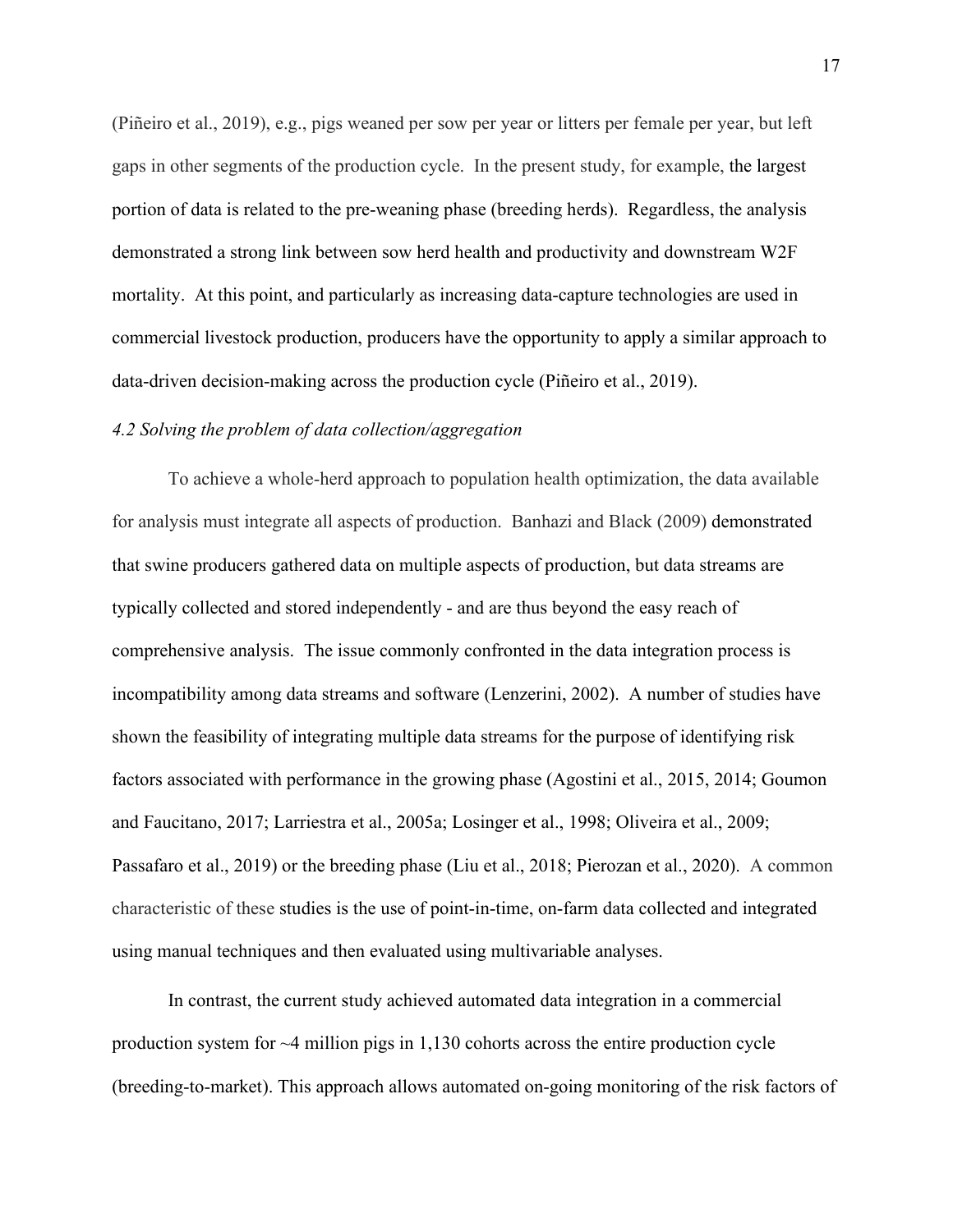performance in swine populations. When pursuing a whole herd approach, the automated data integration process must be tailored to each production system because of the variety of methods used to manage data.

The use of SAS 9.4 in this study, a commercial data manipulation software, reduced data entry errors by providing criteria for the type and range of inputs but did not eliminate the need for a data quality step. Standards for data quality included identification of missing values and typographical errors. In this case, the immediate value of quality assurance procedure was to provide for reliable statistical analyses. Still, the long-term benefit is to assist the production system in achieving more consistent record collection over time with the goal of including more variables in future analyses and on-going development of the model.

In this study, whole-herd data integration was successful because it was possible to develop SAS algorithms to manage diverse and disperse records. This underscores the limitation that the data import process remains manual, and, as new data streams are introduced into the production environment, the algorithms used to manage data must likewise be updated.

#### *4.3 Data Analyses*

Larriestra et al. (2005a), Maes et al. (2004), and Oliveira et al. (2009), exploring the dynamics of variables associated with W2F mortality and their individual and collective impact, found large variation within and between herds in the effect of specific variables and showed the utility of multifactorial analyses in assessing these relationships. In the current study, identifying a diverse set of risk factors variables on W2F mortality was evaluated individually using univariate analysis, and their collective impact was investigated using multivariable regression analysis.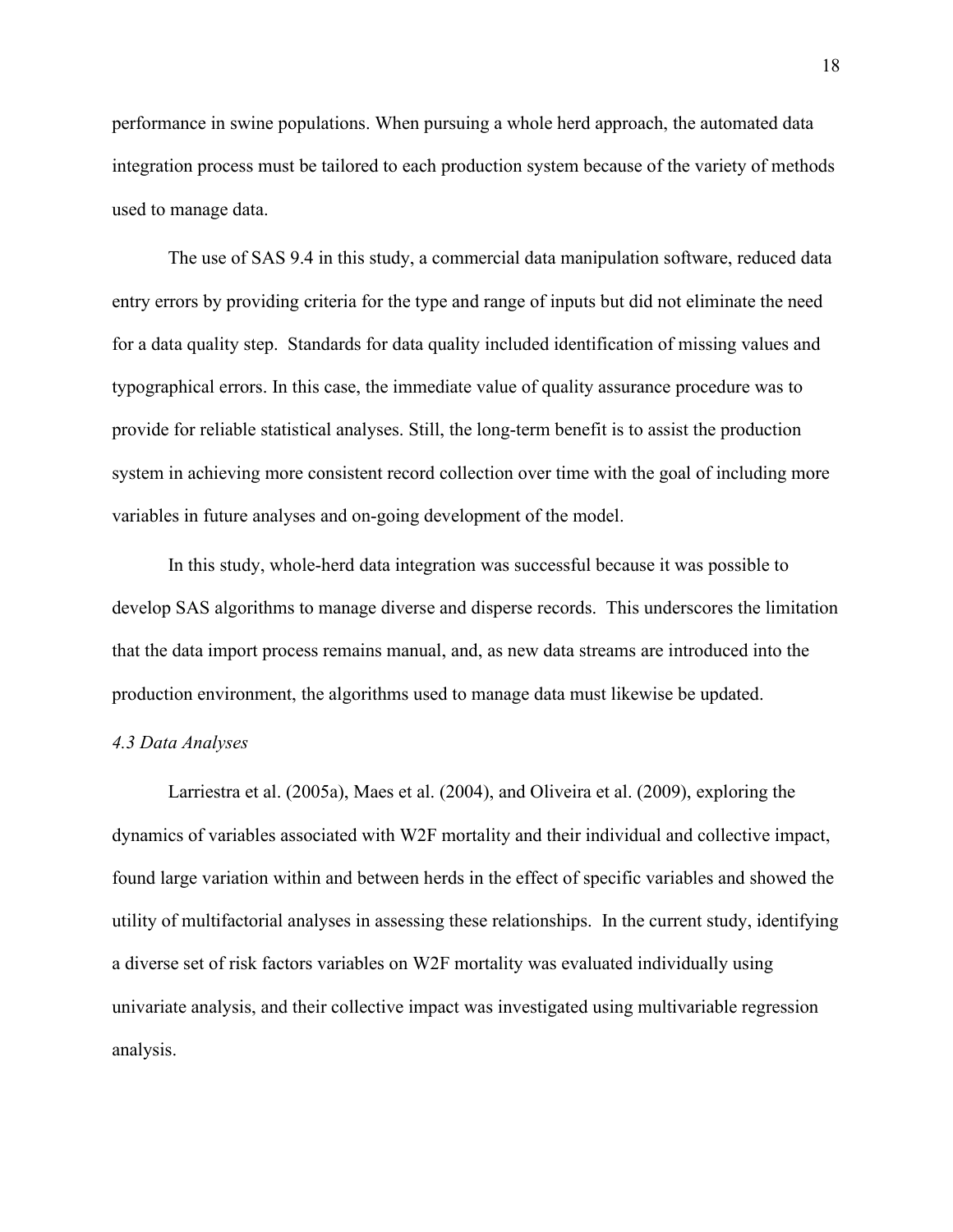In the univariate and multivariable analyses, continuous variables were re-expressed in quartiles and the quartile means compared (ANCOVA). Compared to classical regression analysis, the conversion of continuous variables into categories resulted in some loss of information. Still, the loss was considered minimal due to the large sample size and the use of multiple (4) categories per variable. Overall, categorization facilitated the analysis and interpretation of results, as noted by Altman (2005). On the other hand, as stated by Bennette and Vickers (2012), the downside of categorization involves multiple hypothesis testing between the quartiles (pairwise comparisons), and the fact that assumes homogeneity within the groups, which does not always occur.

In the univariate analyses, ANCOVA was used to identify variables statistically associated with the W2F mortality, revealing that various sow farm health and reproductive performance parameters were associated with W2F mortality. Results of the univariate analysis (explanatory variable and outcome) should be interpreted with caution because variables identified as significant did not operate in isolation. For example, variables that had a statistically significant association with the outcome in the univariate analysis became nonsignificant in the initial multivariable analysis (e.g., sow herd PRRS vaccination, sow death rate, and LFY), when the model accounted for all the variables. Thus, the primary function of the univariate step was to identify variables associated with W2F mortality and decide for inclusion in the multivariable regression model.

Among the 27 variables analyzed in the bivariate step, 17 were included in the initial multivariable analysis ( $p < 0.10$ ). Previous authors have included variables with p-values  $< 0.10$ (Pierozan et al., 2020), < 0.20 (Maes et al., 2004), and < 0.25 (Agostini et al., 2015, 2014). As discussed by Dohoo et al. (1997), the rationale for including variables with p-values of 0.10 to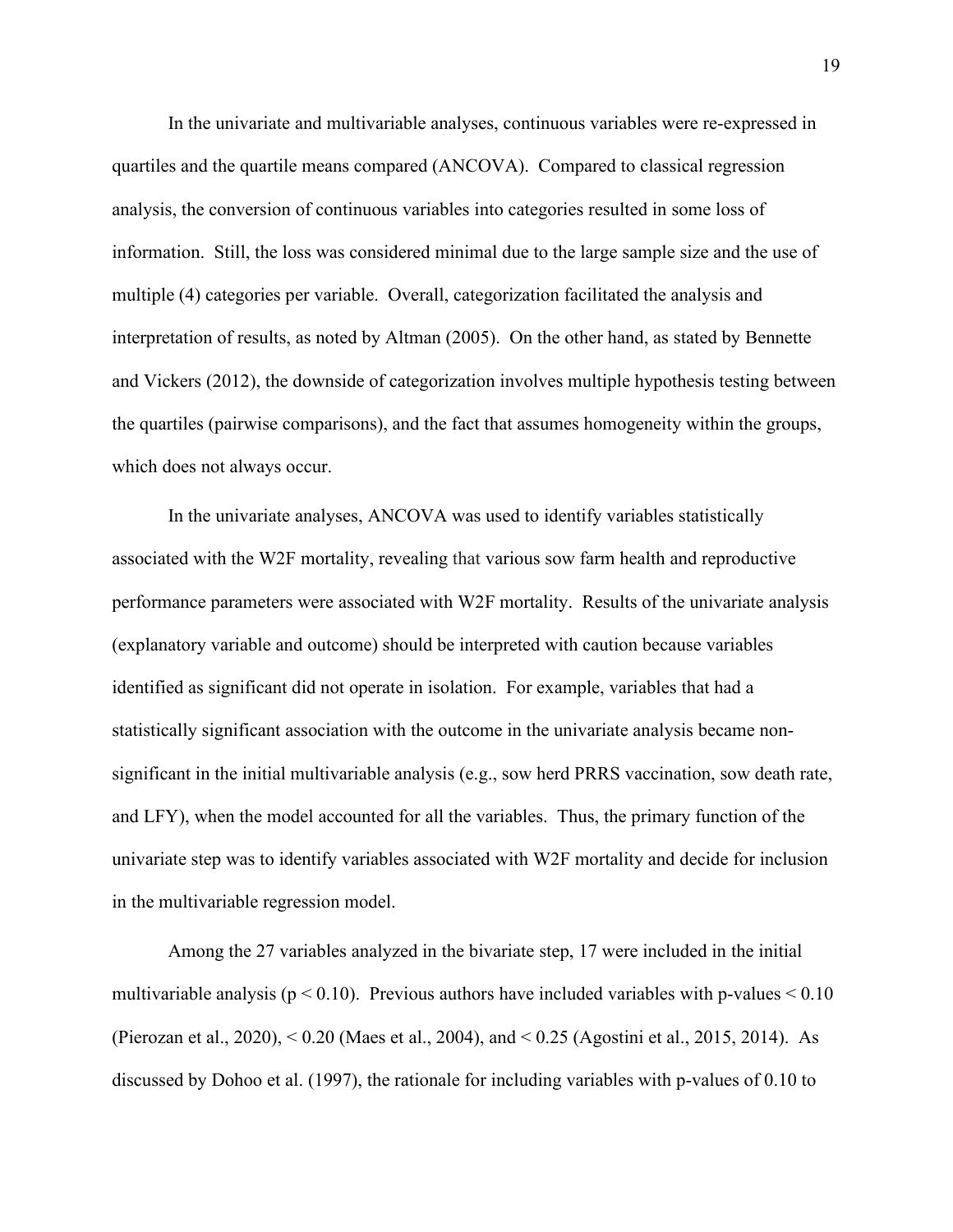0.20 is that only variables with a significant unconditional association with the outcome are included in the final model. This could lead to the exclusion of some valid predictor variables from the final analysis if their effect were masked by another variable, i.e., if the effect of a variable in the univariate analysis becomes significant only when a confounder is controlled.

Given the absence of a definitive consensus in the literature concerning the inclusion of variables in multivariable models, we utilized a rigorous cut-off p-value of 0.10 due to the fact that the model accounted for a higher number of predictor variables and the dataset was extensive, thus increasing the probability of type I errors as the number of observations increase (Santman-Berends et al., 2021). Furthermore, multicollinearity among variables was investigated (correlation > 0.50) by using an approach proposed by Cohen (1988), similarly to that described by Maes et al. (2004), and using VIF as proposed by (Pak et al., 2002)

The majority of the variables included in the final multivariable model were related to the pre-weaning phase. It is likely that the small number of growing phase variables identified for inclusion reflects less availability of data from this phase of production when compared to breeding herds, not its potential impact on W2F mortality, as seen that most of the growing phase variables collected were not included in the whole analysis due to data quality matters. Greater effort to consistently collect growing phase variables for inclusion in the analyses could help to further explain variation in W2F mortality. This is an example of future improvements to the whole-herd approach in this system.

The final multivariable model provided a correlation coefficient (R) of 0.826, explaining 68.2% of the variability  $(R^2)$  in the W2F mortality of the 1,130 cohorts. In contrast, previous models based on growing pig stocking conditions variables explained 20.4% (Agostini et al., 2014), 12.06% (Larriestra et al., 2005a), and 20.0% (Maes et al., 2004) of W2F mortality. This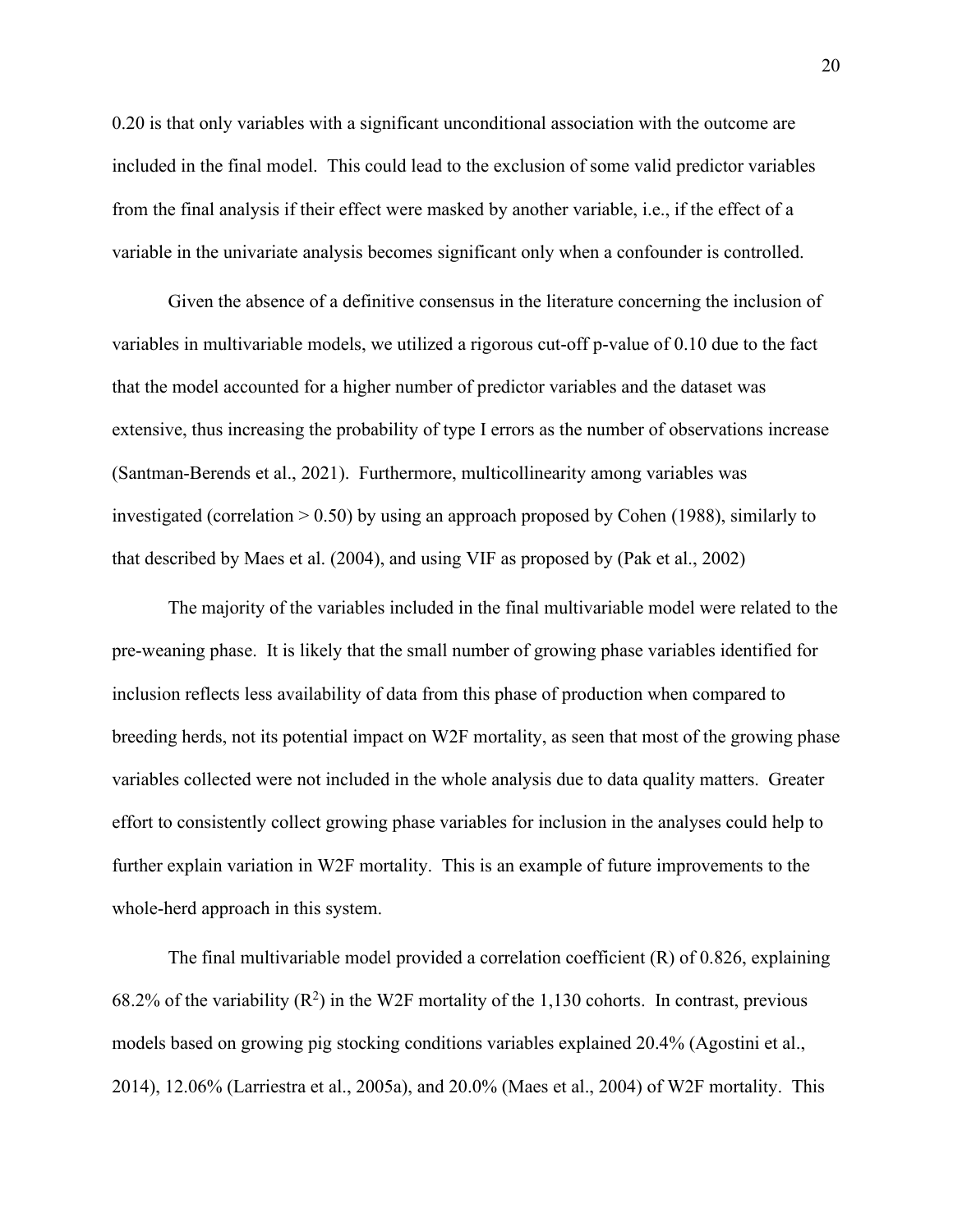fact demonstrates the great portion of mortality explained by sow farm risk factors and the importance of the quality of the weaned group on their downstream performance.

Based on these results, sow farm reproductive performance variables may be viewed as a proxy of population health. That is, better breeding herd performance suggests that the population is managed under conditions that allow animals to achieve their full genetic potential. This hypothesis is supported by the fact that all breeding herds participating in this study had the same genetic breeding stock make-up. Thus, differences in productivity between sow herds were likely not due to their genetic potential.

Notwithstanding, the results were consistent with previous field studies reporting associations between sow farm productivity indicator variables and W2F mortality, e.g., weaning age (Davis et al., 2006; Leliveld et al., 2013; López-Vergé et al., 2019; Main et al., 2004), weaning weight (Collins et al., 2017; de Grau et al., 2005; Declerck et al., 2016; Dewey et al., 2006; Larriestra et al., 2005b), and birth weight (Declerck et al., 2016; Pardo et al., 2013; Škorput et al., 2018; Smith et al., 2007; Zotti et al., 2017)

For seasonality, the association between groups stocked in colder months and higher W2F mortality was also in agreement with previous reports (Agostini et al., 2014; Oliveira et al., 2009).

Likewise, the link between W2F performance and the sow farm status for PRRSV, *Mhp*, and PEDV is straightforward, i.e., these pathogens are known to affect growing pig health and productivity (Madson et al., 2014; Pieters and Maes, 2019; Zimmerman et al., 2019). Further, the results from the present study are consistent with previous reports of downstream mortality associated with PRRSV (Alvarez et al., 2015a; Fablet et al., 2018; Holtkamp et al., 2013), *Mhp* (Silva et al., 2019), and PEDV (Alvarez et al., 2015b; Yamane et al., 2016). It is also important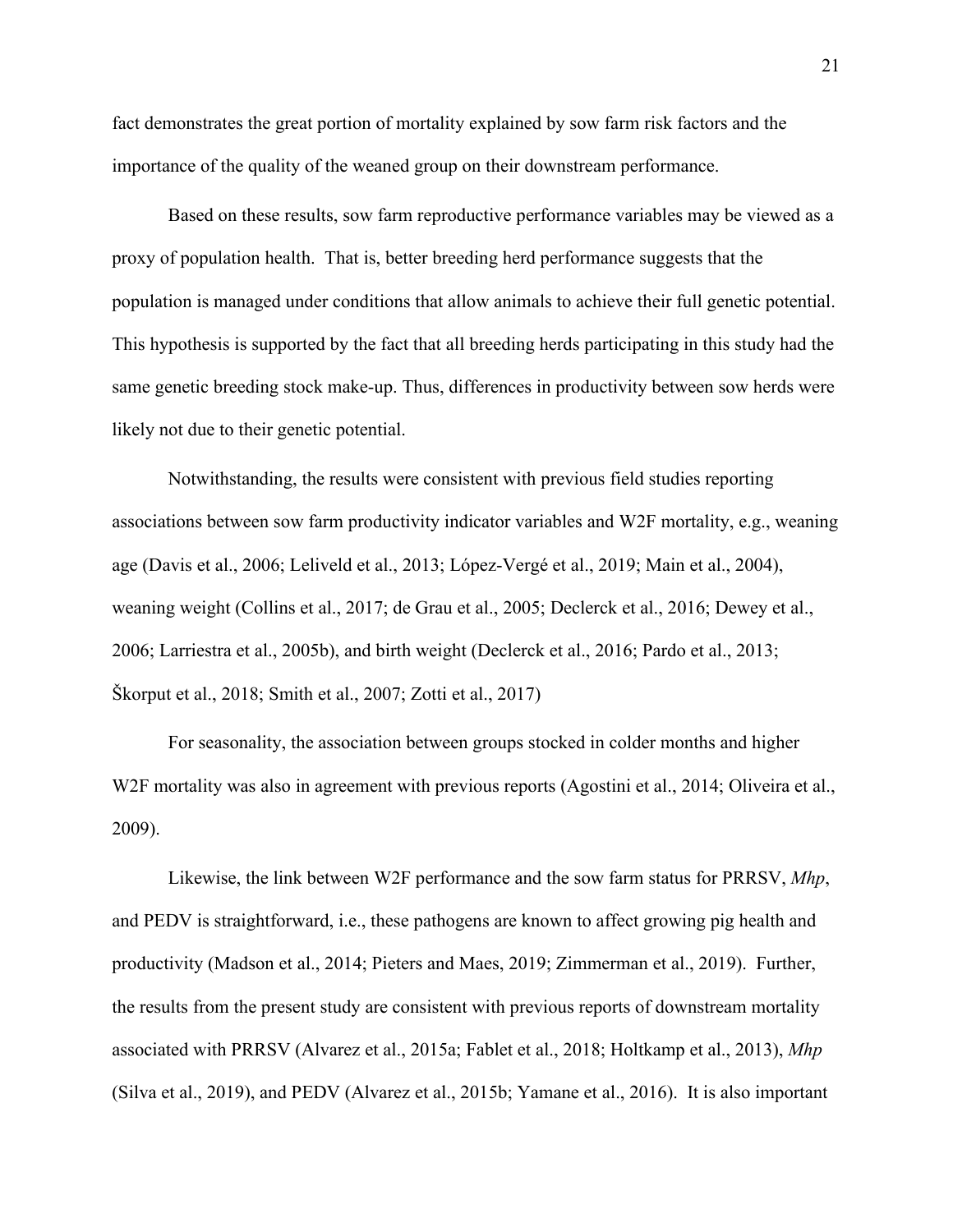to note that the possibility of subclinical infections in cohorts that did not report epidemic status should not be excluded; thus, the non-significant difference between endemic and negative groups should be interpreted only for W2F mortality, and not for other productivity parameters such as average weight daily gain.

There is variation across disease classification systems utilized in the swine industry, and therefore the results related to the disease status should be interpreted carefully. Furthermore, causal inference models were not conducted. Instead, the analytical models focused on screening risk factors associated with swine wean-to-finish mortality. Therefore, extrapolating the effects of the differences between the categories for prospective groups is an inaccurate approach. On the other hand, the results were sufficient to document a strong association between sow farm health and productivity and subsequent W2F mortality.

Lastly, the result from the high variability explained by the existing multivariable model (68.2%) should not be extrapolated to prospective groups in terms of prediction, as seen that the model utilized in this study was developed mainly with the objective of analyzing retrospective data.

# **Conclusions**

In swine production systems, consolidation and analysis of diverse and disperse data are the backbones of data-driven decision-making. This study demonstrated this by automating the process of integrating whole-herd data related to wean-to-finish mortality, utilizing a commercial statistical software. Also, the multiscale data consolidation supported precision swine health and production management strategies in this production system by providing the capability of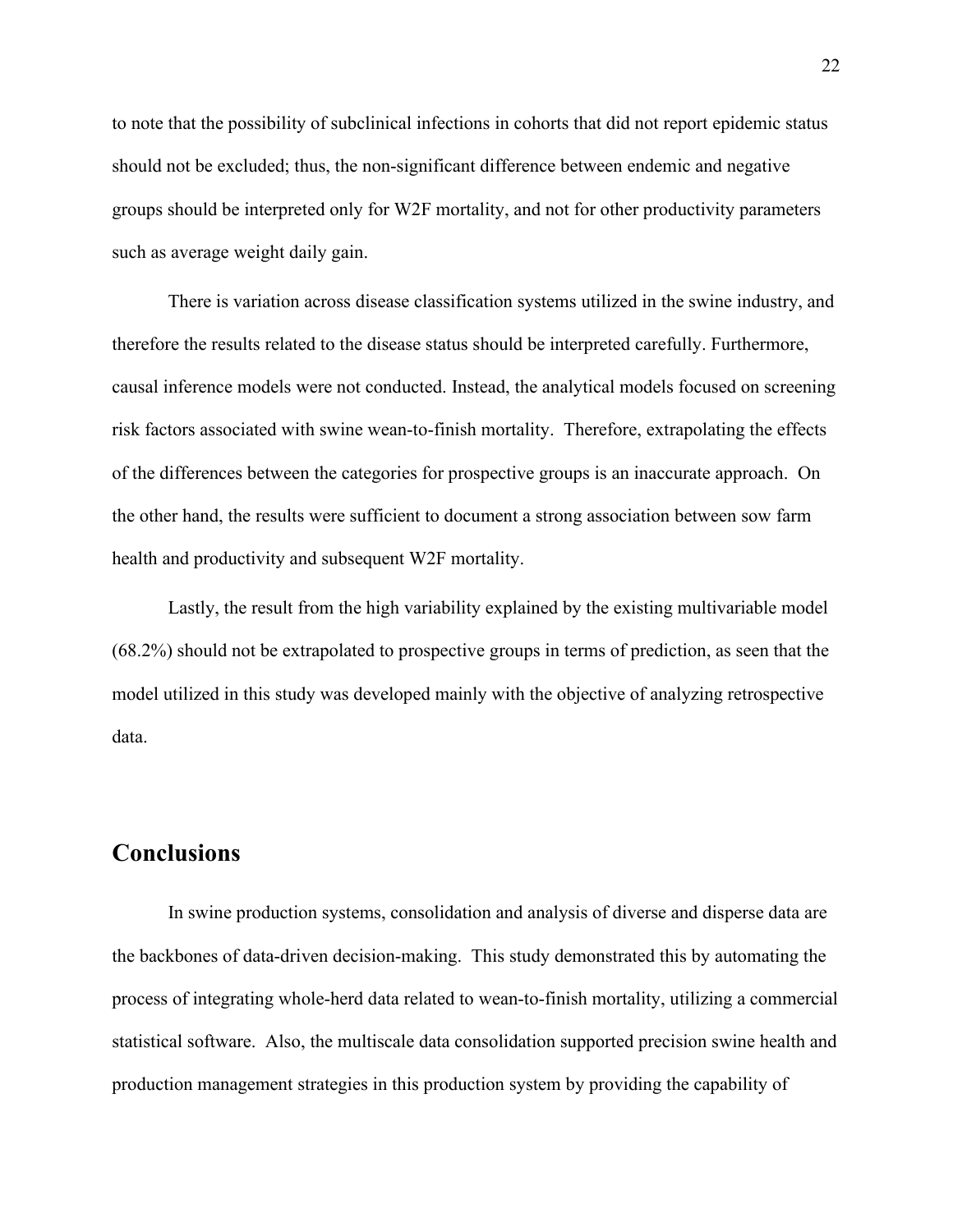collectively analyze diverse data that was previously dispersed, under their field conditions, enabling a whole-herd approach on investigating swine survivability.

The multivariable model explained 68.2% of the downstream W2F mortality, demonstrating a strong association between sow farm health and productivity parameters on downstream pig health. Under the conditions of this study the major risk factors of W2F mortality were high pre-weaning mortality, high abortion rate during the week of weaning for growing pig cohorts, weaned groups originated from sow farms with PRRSV and *Mhp* epidemic status, marketed cohorts that were weaned during the winter season, and closeouts having a clinical occurrence of enteric coronaviruses throughout the growing phase.

The interactions between health, productivity, and environmental factors change dramatically across production systems and time. This study demonstrates the concept of building a health and production intelligence system that can serve as the foundation for ongoing data analysis in swine production systems, with the ability to include new data streams on risk factors and interventions over time, and the potential to serve as the foundation for future development of causality and forecasting models.

### **Acknowledgements**

The study is part of the Improving Pig Survivability project, which was funded by *The National Pork Board* and *The Foundation for Food and Agriculture Research* grant #18-147.

# **Conflict of interest**

The authors declare that there is no conflict of interests.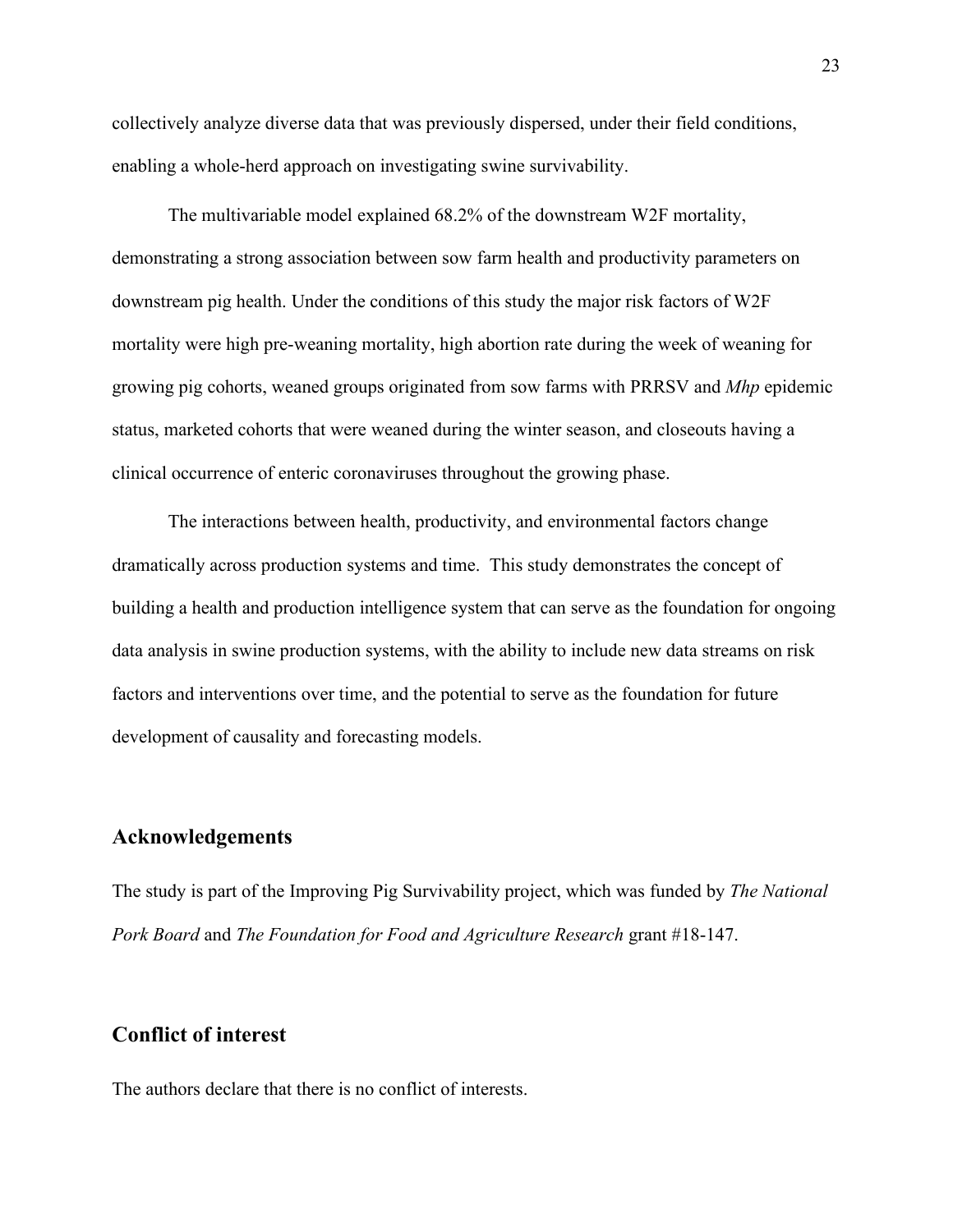# **References**

- Agostini, P.D.S., Manzanilla, E.G., De Blas, C., Fahey, A.G., Da Silva, C.A., Gasa, J., 2015. Managing variability in decision making in swine growing-finishing units. Ir. Vet. J. 68. https://doi.org/10.1186/s13620-015-0048-z
- Agostini, P.S., Fahey, A.G., Manzanilla, E.G., O'Doherty, J. V., De Blas, C., Gasa, J., 2014. Management factors affecting mortality, feed intake and feed conversion ratio of growfinishing pigs. Animal 8, 1312–1318. https://doi.org/10.1017/S1751731113001912
- Akaike, H., 1974. A New Look at the Statistical Model Identification. IEEE Trans. Automat. Contr. 19, 716–723. https://doi.org/10.1109/TAC.1974.1100705
- Altman, D., 2005. Categorizing continuous variables. Can. J. Psychiatry 47, 886. https://doi.org/10.1177/070674370204700916
- Alvarez, J., Sarradell, J., Kerkaert, B., Bandyopadhyay, D., Torremorell, M., Morrison, R., Perez, A., 2015a. Association of the presence of influenza A virus and porcine reproductive and respiratory syndrome virus in sow farms with post-weaning mortality. Prev. Vet. Med. 121, 240–245. https://doi.org/10.1016/j.prevetmed.2015.07.003
- Alvarez, J., Sarradell, J., Morrison, R., Perez, A., 2015b. Impact of Porcine Epidemic Diarrhea on Performance of Growing Pigs. PLoS One 10, e0120532. https://doi.org/10.1371/journal.pone.0120532
- Banhazi, T.M., Black, J.L., 2009. Precision Livestock Farming: A Suite of Electronic Systems to Ensure the Application of Best Practice Management on Livestock Farms. Aust. J. Multi-Disciplinary Eng. 7, 1–14. https://doi.org/10.1080/14488388.2009.11464794

Bello, N.M., Ferreira, V.C., Gianola, D., Rosa, G.J.M., 2018. Conceptual framework for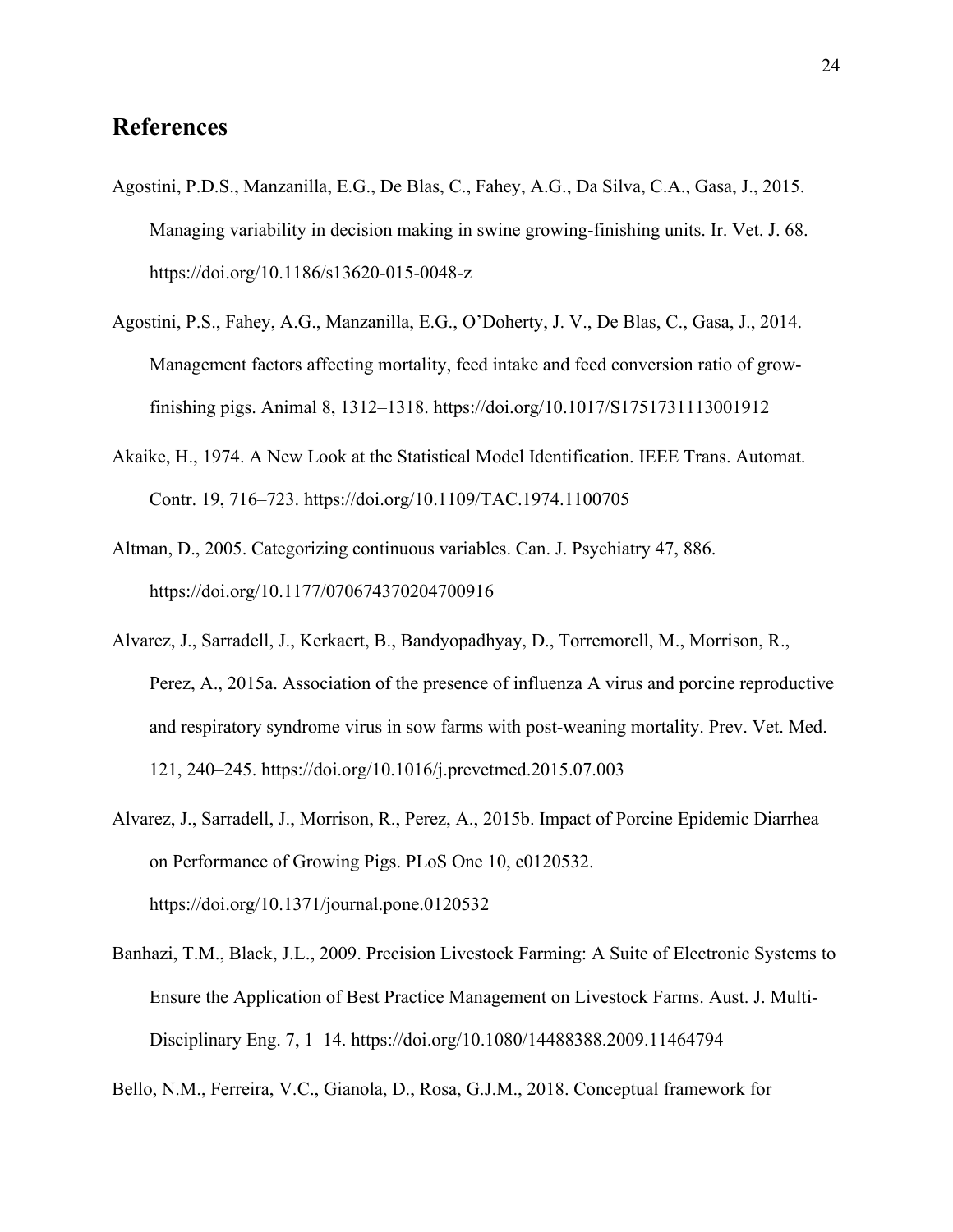investigating causal effects from observational data in livestock. J. Anim. Sci. 96, 4045– 4062. https://doi.org/10.1093/jas/sky277

- Bennette, C., Vickers, A., 2012. Against quantiles: Categorization of continuous variables in epidemiologic research, and its discontents. BMC Med. Res. Methodol. 12. https://doi.org/10.1186/1471-2288-12-21
- Cohen, J., 1988. Statistical Power Analysis for the Behavioral Sciences Second Edition.
- Collins, C.L., Pluske, J.R., Morrison, R.S., McDonald, T.N., Smits, R.J., Henman, D.J., Stensland, I., Dunshea, F.R., 2017. Post-weaning and whole-of-life performance of pigs is determined by live weight at weaning and the complexity of the diet fed after weaning. Anim. Nutr. 3, 372–379. https://doi.org/10.1016/j.aninu.2017.01.001
- Davis, M.E., Sears, S.C., Apple, J.K., Maxwell, C. V., Johnson, Z.B., 2006. Effect of weaning age and commingling after the nursery phase of pigs in a wean-to-finish facility on growth, and humoral and behavioral indicators of well-being. J. Anim. Sci. 84, 743–756. https://doi.org/10.2527/2006.843743x
- de Grau, A., Dewey, C., Friendship, R., de Lange, K., 2005. Observational study of factors associated with nursery pig performance. Can. J. Vet. Res. 69, 241–245.
- Declerck, I., Dewulf, J., Sarrazin, S., Maes, D., 2016. Long-term effects of colostrum intake in piglet mortality and performance1. J. Anim. Sci. 94, 1633–1643. https://doi.org/10.2527/jas.2015-9564
- Dewey, C.E., Johnston, W.T., Gould, L., Whiting, T.L., 2006. Postweaning mortality in Manitoba swine. Can. J. Vet. Res. 70, 161–167.
- Dohoo, I.R., Ducrot, C., Fourichon, C., Donald, A., Hurnik, D., 1997. An overview of techniques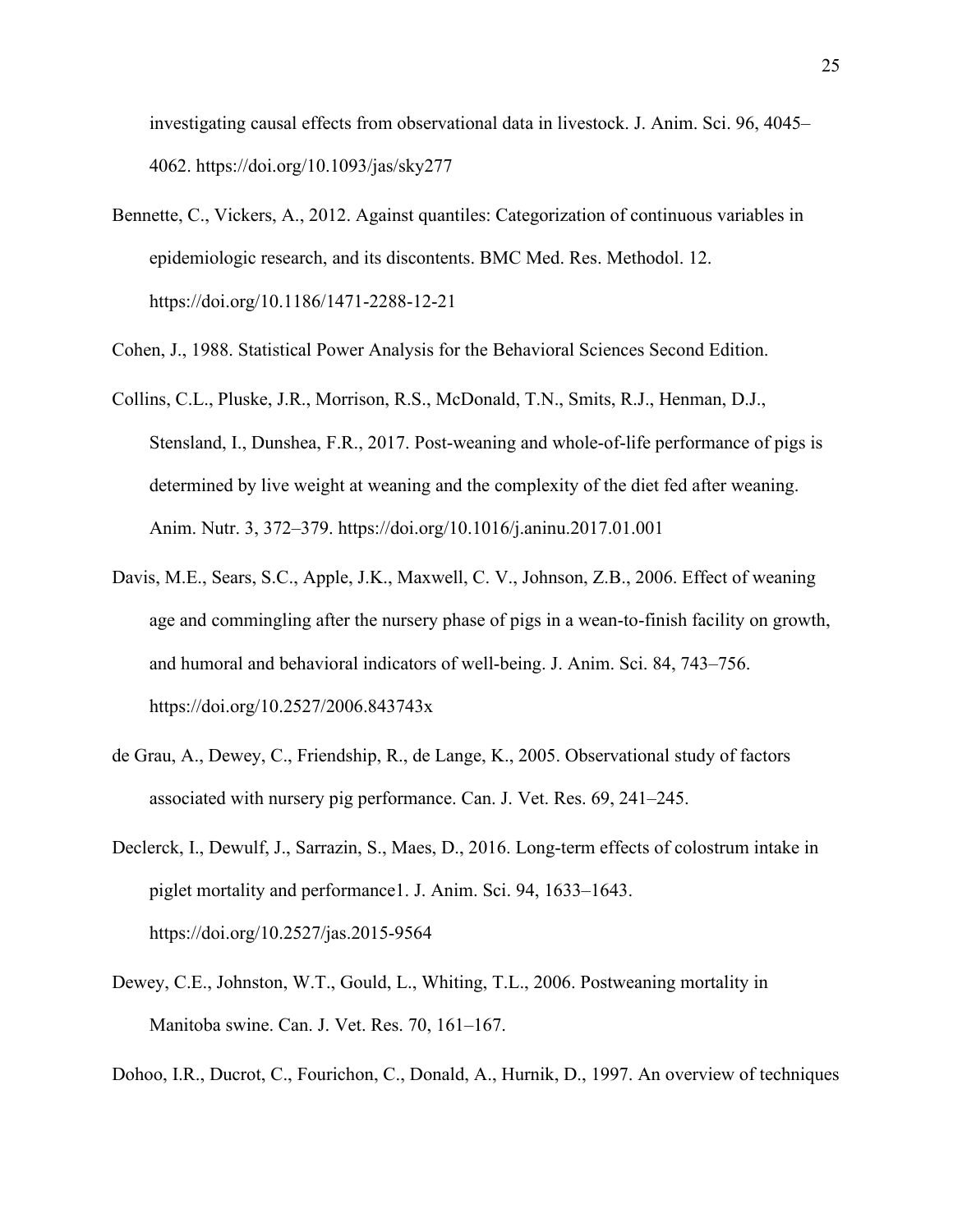for dealing with large numbers of independent variables in epidemiologic studies. Prev. Vet. Med. 29, 221–239. https://doi.org/10.1016/S0167-5877(96)01074-4

- Dohoo, I.R., Martin, W., Stryhn, H.E., 2003. Veterinary Epidemiologic Research. Charlottetown, P.E.I.
- Fablet, C., Rose, N., Grasland, B., Robert, N., Lewandowski, E., Gosselin, M., 2018. Factors associated with the growing-finishing performances of swine herds: An exploratory study on serological and herd level indicators. Porc. Heal. Manag. 4, 1–11. https://doi.org/10.1186/s40813-018-0082-9
- Fourichon, C., 1991. Application of ecopathological methods to the investigation of health problems on farms. Rev. Sci. Tech. 10, 151–177. https://doi.org/10.20506/rst.10.1.542
- Gebhardt, J.T., Tokach, M.D., Dritz, S.S., DeRouchey, J.M., Woodworth, J.C., Goodband, R.D., Henry, S.C., 2020. Postweaning mortality in commercial swine production. I: Review of non-infectious contributing factors. Transl. Anim. Sci. 4, 462–484. https://doi.org/10.1093/TAS/TXAA068
- Goumon, S., Faucitano, L., 2017. Influence of loading handling and facilities on the subsequent response to pre-slaughter stress in pigs. Livest. Sci. 200, 6–13. https://doi.org/10.1016/j.livsci.2017.03.021
- Holtkamp, D.J., Kliebenstein, J.B., Neumann, E.J., Zimmerman, J.J., Rotto, H.F., Yoder, T.K., Wang, C., Yeske, P.E., Mowrer, C.L., Haley, C.A., 2013. Assessment of the economic impact of porcine reproductive and respiratory syndrome virus on United States pork producers. J. Swine Heal. Prod. 21, 72–84.

Larriestra, A.J., Maes, D.G., Deen, J., Morrison, R.B., 2005a. Mixed models applied to the study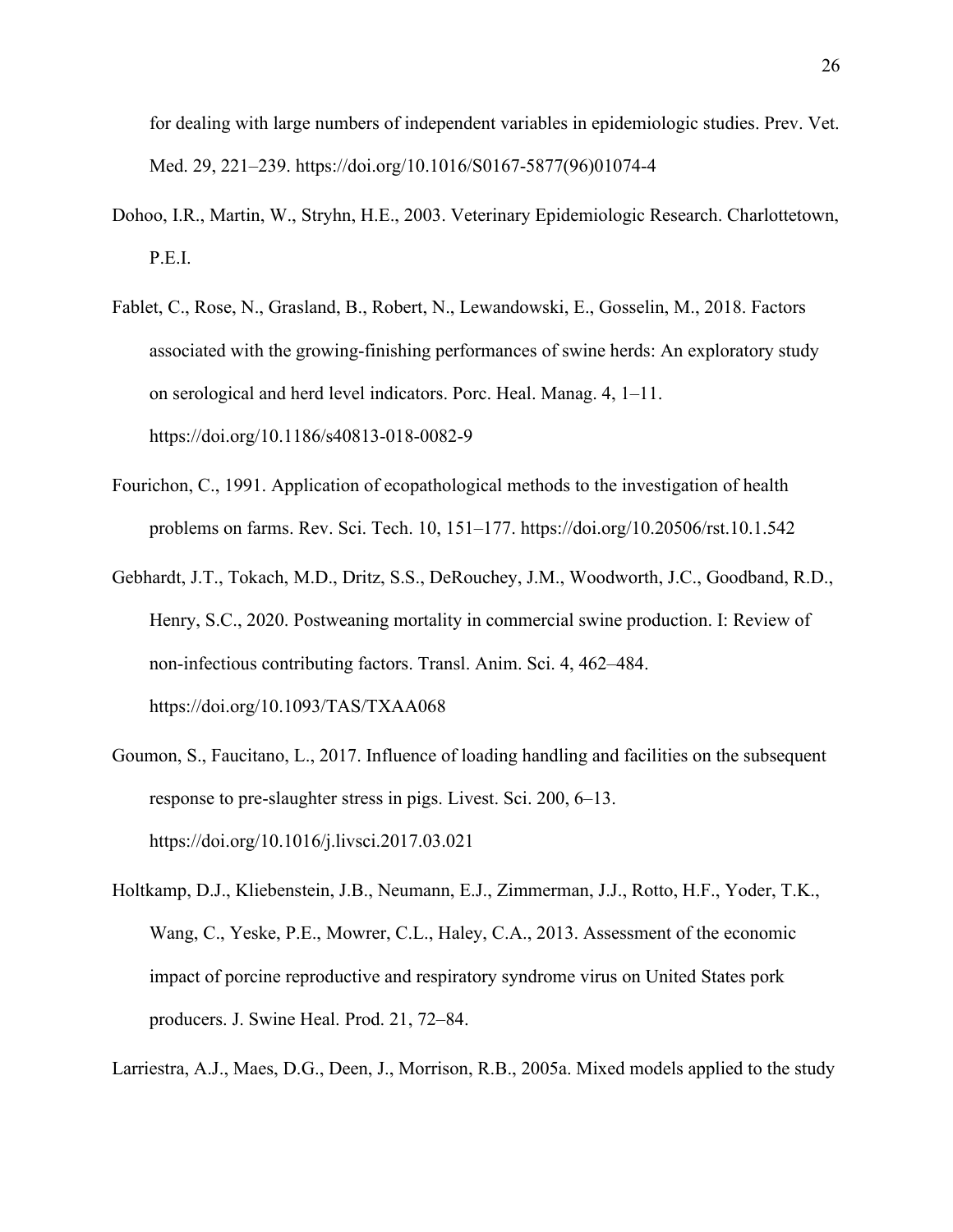of variation of grower-finisher mortality and culling rates of a large swine production system. Can. J. Vet. Res. 69, 26–31.

- Larriestra, A.J., Morrison, R.B., Deen, J., Abvp, D., 2005b. Peer reviewed Production tool A decision-making framework for evaluating interventions used at weaning to reduce mortality in lightweight pigs and. J. Swine Heal. Prod. 13, 143–149.
- Leliveld, L.M.C., Riemensperger, A. V., Gardiner, G.E., O'Doherty, J. V., Lynch, P.B., Lawlor, P.G., 2013. Effect of weaning age and postweaning feeding programme on the growth performance of pigs to 10 weeks of age. Livest. Sci. 157, 225–233. https://doi.org/10.1016/j.livsci.2013.06.030
- Lenzerini, M., 2002. Data integration: A theoretical perspective. Proc. ACM SIGACT-SIGMOD-SIGART Symp. Princ. Database Syst. 233–246.
- Liu, Z.X., Wei, H.K., Zhou, Y.F., Peng, J., 2018. Multi-level mixed models for evaluating factors affecting the mortality and weaning weight of piglets in large-scale commercial farms in central China. Anim. Sci. J. 89, 760–769. https://doi.org/10.1111/asj.12963
- López-Vergé, S., Gasa, J., Coma, J., Bonet, J., Solà-Oriol, D., 2019. Effect of lactation length caused by the management production system on piglet performance until slaughter. Livest. Sci. 224, 26–30. https://doi.org/10.1016/j.livsci.2019.04.003
- Losinger, W.C., Bush, E.J., Smith, M.A., Corso, B.A., 1998. An analysis of mortality in the grower/finisher phase of swine production in the United States. Prev. Vet. Med. 33, 121– 145. https://doi.org/10.1016/S0167-5877(97)00052-4
- Madson, D.M., Magstadt, D.R., Arruda, P.H.E., Hoang, H., Sun, D., Bower, L.P., Bhandari, M., Burrough, E.R., Gauger, P.C., Pillatzki, A.E., Stevenson, G.W., Wilberts, B.L., Brodie, J.,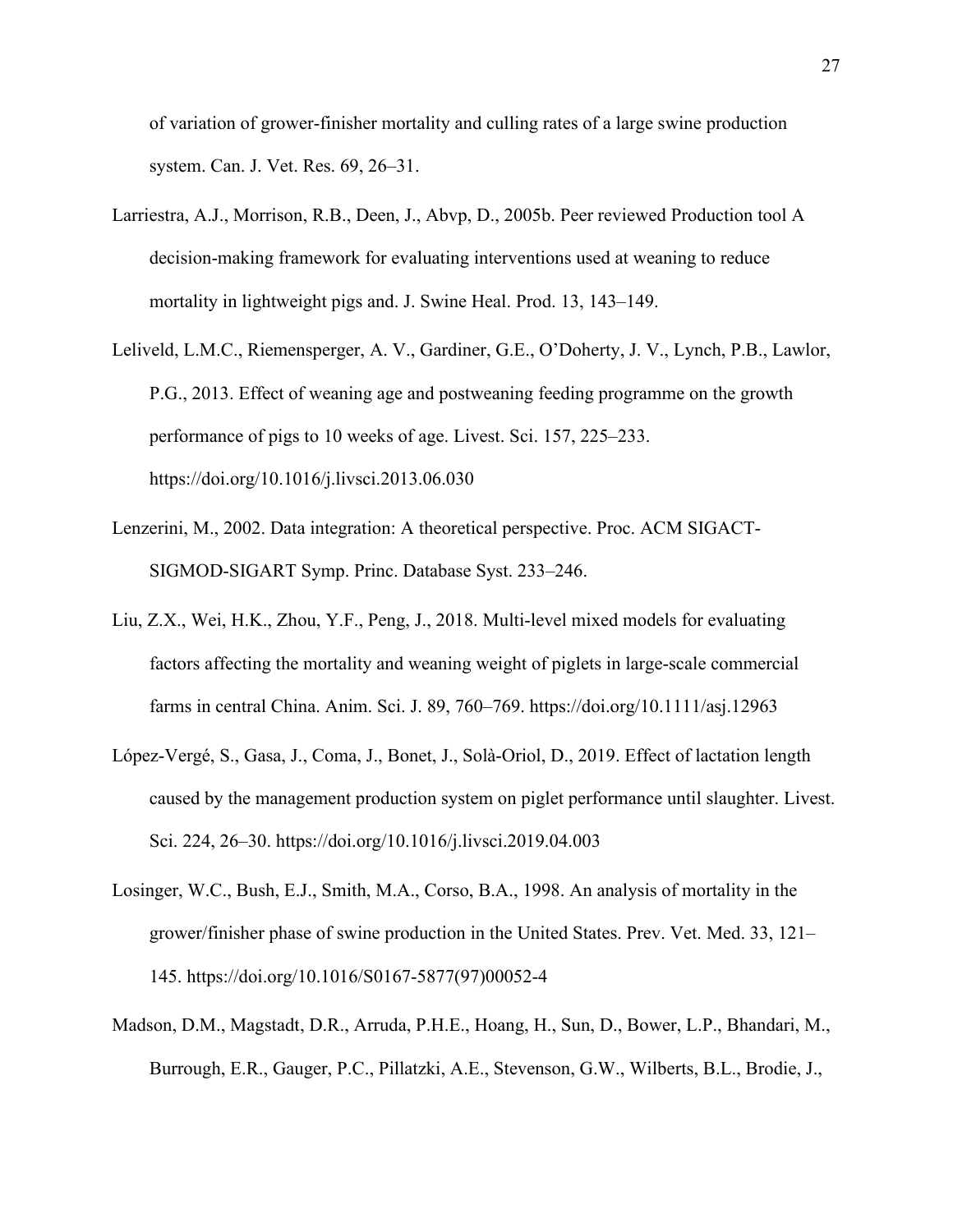Harmon, K.M., Wang, C., Main, R.G., Zhang, J., Yoon, K.J., 2014. Pathogenesis of porcine epidemic diarrhea virus isolate (US/Iowa/18984/2013) in 3-week-old weaned pigs. Vet. Microbiol. 174, 60–68. https://doi.org/10.1016/j.vetmic.2014.09.002

- Maes, D.G.D., Duchateau, L., Larriestra, A., Deen, J., Morrison, R.B., De Kruif, A., 2004. Risk Factors for Mortality in Grow-finishing Pigs in Belgium. J. Vet. Med. Ser. B 51, 321–326. https://doi.org/10.1111/j.1439-0450.2004.00780.x
- Main, R.G., Dritz, S.S., Tokach, M.D., Goodband, R.D., Nelssen, J.L., 2004. Increasing weaning age improves pig performance in a multisite production system. J. Anim. Sci. 82, 1499– 1507. https://doi.org/10.2527/2004.8251499x
- Moura, C.A.A.A., Johnson, C., Baker, S.R., Holtkamp, D.J., Wang, C., Linhares, D.C.L.L., 2019. Assessment of immediate production impact following attenuated PRRS type 2 virus vaccination in swine breeding herds. Porc. Heal. Manag. 5, 2–7. https://doi.org/10.1186/s40813-019-0120-2
- Oliveira, J., Yus, E., Guitián, F.J., 2009. Effects of management, environmental and temporal factors on mortality and feed consumption in integrated swine fattening farms. Livest. Sci. 123, 221–229. https://doi.org/10.1016/j.livsci.2008.11.016
- Pak, S. Il, Spahr, U., Jemmi, T., Salman, M.D., 2002. Risk factors for L. monocytogenes contamination of dairy products in Switzerland, 1990–1999. Prev. Vet. Med. 53, 55–65. https://doi.org/10.1016/S0167-5877(01)00274-4
- Pardo, C.E., Kreuzer, M., Bee, G., 2013. Effect of average litter weight in pigs on growth performance, carcass characteristics and meat quality of the offspring as depending on birth weight. Animal 7, 1884–1892. https://doi.org/10.1017/S1751731113001419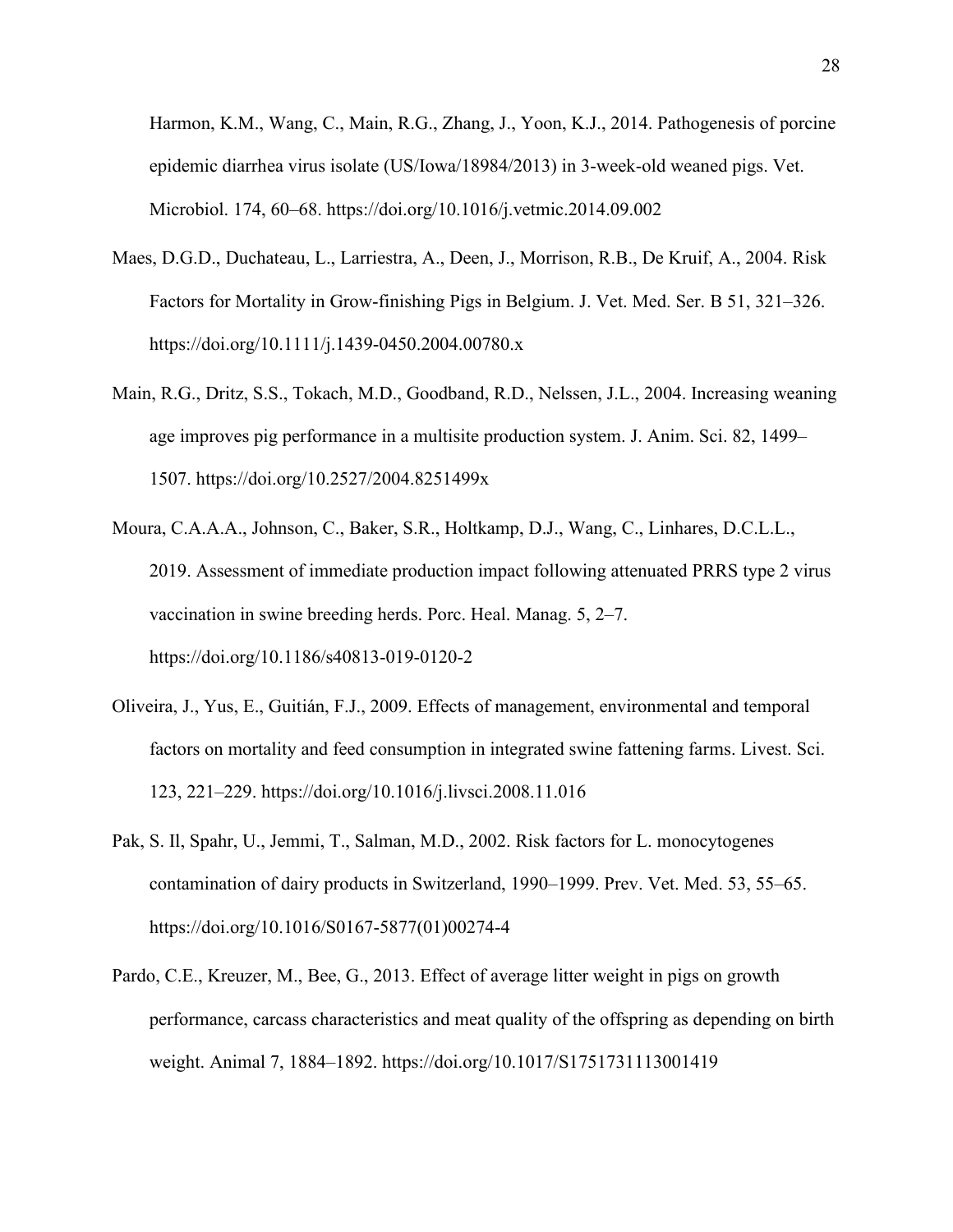- Passafaro, T.L., Van De Stroet, D., Bello, N.M., Williams, N.H., Rosa, G.J.M., 2019. Generalized additive mixed model on the analysis of total transport losses of market-weight pigs. J. Anim. Sci. 97, 2025–2034. https://doi.org/10.1093/jas/skz087
- Pierozan, C.R., Callegari, M.A., Dias, C.P., De Souza, K.L., Gasa, J., Da Silva, C.A., 2020. Herd-level factors associated with piglet weight at weaning, kilograms of piglets weaned per sow per year and sow feed conversion. Animal 14, 1283–1292. https://doi.org/10.1017/S175173111900346X
- Pieters, M.G., Maes, D., 2019. Mycoplasmosis, in: Diseases of Swine. Wiley, pp. 863–883. https://doi.org/10.1002/9781119350927.ch56
- Piñeiro, C., Morales, J., Rodríguez, M., Aparicio, M., Manzanilla, E.G., Koketsu, Y., 2019. Big (pig) data and the internet of the swine things: A new paradigm in the industry. Anim. Front. 9, 6–15. https://doi.org/10.1093/af/vfz002
- Santman-Berends, I.M.G.A., Nijhoving, G.H., van Wuijckhuise, L., Muskens, J., Bos, I., van Schaik, G., 2021. Evaluation of the association between the introduction of data-driven tools to support calf rearing and reduced calf mortality in dairy herds in the Netherlands. Prev. Vet. Med. 191, 105344. https://doi.org/10.1016/J.PREVETMED.2021.105344
- Schwabe, C.W., 1993. The current epidemiological revolution in veterinary medicine. Part II. Prev. Vet. Med. 18, 3–16. https://doi.org/10.1016/0167-5877(93)90088-B
- Silva, G.S., Yeske, P., Morrison, R.B., Linhares, D.C.L., 2019. Benefit-cost analysis to estimate the payback time and the economic value of two Mycoplasma hyopneumoniae elimination methods in breeding herds. Prev. Vet. Med. 168, 95–102.
- Škorput, D., Dujmović, Z., Karolyi, D., Luković, Z., 2018. Variability of birth weight and